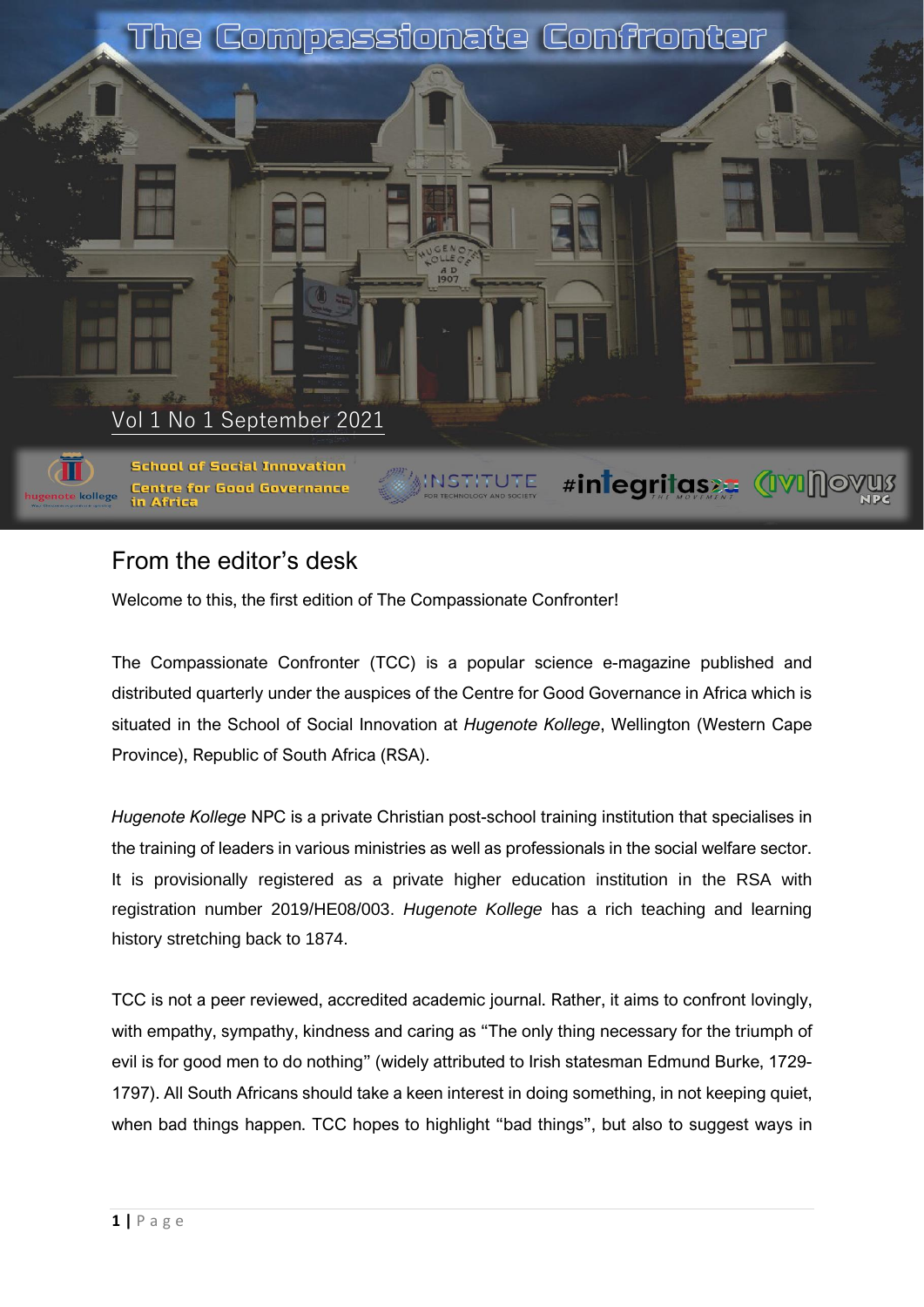which bad things can be addressed. It stands for integrity, good governance, and ethical and effective leadership. But it stands so within the spirit of *caritas*.

The reader can expect regular contributions in columns on research issues, new press releases and opinions. In this edition, Lyzette Schwella provides a descriptive annotative bibliography of integrity as well as a review of Beck's (2021) book on integrity. Dr Johan Burger offers an opinion on the revolutionary potential and national security threat in the RSA following the recent public violence in parts of KwaZulu-Natal and Gauteng while Prof Erwin Schwella explains the requirement to make an original contribution to knowledge in PhD research. Mxolici Gumbi shares his learning journey on leadership and the Fourth Industrial Revolution. Chris Botha provides an explanatory annotative bibliography on a new research article, a summary of an interview with Prof André Duvenhage (North West University, on the African National Congress' National Demographic Revolution) and some issues of government transparency (or rather, lack thereof) that should be watched carefully. Have a good look at the Integrity Quiz: it invites a response from readers and a promise of publication in TCC. Lastly, the Editor reflects about this experience, the honour to put this publication together…

Contributions are welcome. A particular style is not prescribed, although sources should be acknowledged appropriately.

Caritas! Chris Botha (Editor) [chrisjbotha@vodamail.co.za](mailto:chrisjbotha@vodamail.co.za) (+27) 82 312 1156

# Integrity Overview: Descriptive Annotative Bibliography

*Lyzette Schwella, Counselling Psychologist and Lecturer at the School of Social Innovation, Hugenote Kollege*

The quote, "To be or not to be, that is the question" should be considered when we think about integrity. In *Primary Greatness* (Covey, 2015) the 12 levers of success are discussed. Integrity is the first lever and deals with *to be* rather than with *to seem*. The opposite of integrity is hypocrisy, which is all about *to seem*. Integrity comes from the Latin *integer* meaning intact. Living with integrity is to be authentic, humble, and courageous. The two characteristics of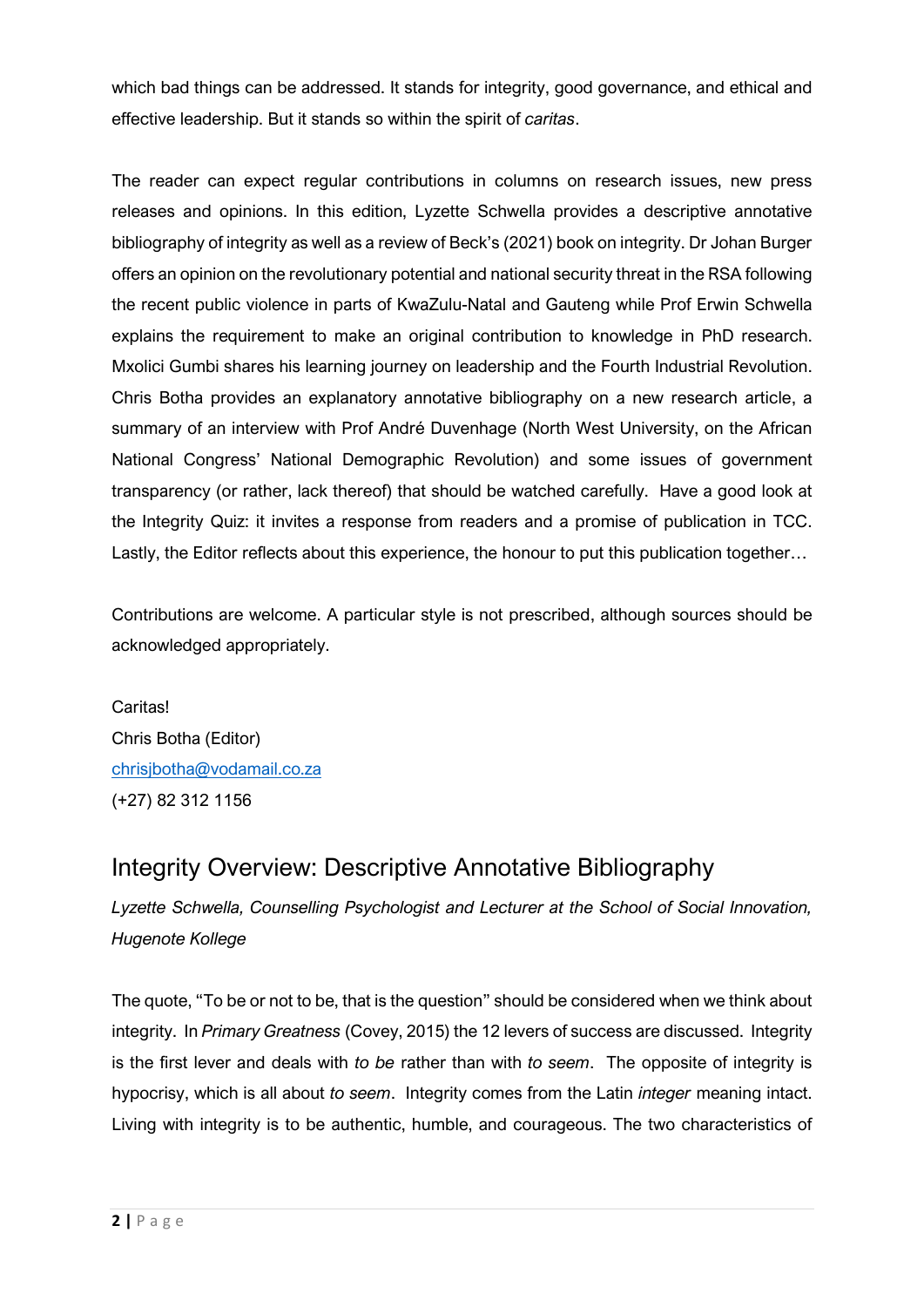integrity are humility and courage. Humility is to admit you are interdependent and courage is to exercise your independent will to stand up for principle-based values.

## New Press Releases

*Lyzette Schwella, Counselling Psychologist and Lecturer at the School of Social Innovation, Hugenote Kollege*

Martha Nibley Beck (2021). *The way of integrity: finding the path to your true self*. London, England: Piatkus.

Beck based her book, *The way of integrity: finding the path to your true self* on Dante Alighieri's *The Divine Comedy.* The analogy of how a life without integrity is similar to being in darkness and on the lookout for quick fixes to alleviate the suffering. She makes a very strong case by emphasising the detrimental effects of living without integrity. She uses many practical examples of people she coached and her own journey to illustrate the suffering caused by losing your way to integrity and finding your way back to integrity. Integrity comes from *integer* meaning to be intact and whole. An airplane gets to fly when all systems are intact. With integrity comes trust, the same as an airplane that is intact and ready to take off. Living a life of integrity is the natural way of being. Unfortunately, we live in a world of cultural influences and trauma that can lead us away from integrity. Cultural influences such as when you fail at something you should just try harder; money buys happiness; when you are poor you are also lazy; men are superior; and you should always be nice; are relevant here. The outcomes of living with total integrity are peace, freedom, love, comfort and belonging. These are part of our true nature and in our DNA.

The book is divided in four stages, Stage One: The Dark Wood of Error, Stage Two: Inferno; Stage Three: Purgatory; and Stage Four: Paradise. Stage One is about how we lose the way of integrity and the suffering it causes. Realising you need help, leads you to finding a guide or soul mentor and eventually becoming your own lifelong inner guide. Understanding why we lose the way of integrity is important because we are born with integrity. Stage Two helps with the struggle towards integrity. Living without integrity is to live a false life. Identifying the lies we believe, innocent mistakes and false assumptions that keep us from integrity. Getting to the point of no more lying. Stage Three is the beginning of the cleanse. Integrity involves a major shift towards a new way of life involving a commitment to truth. Develop a healthy discernment to eliminate righteous errors. Apply the integrity process of first observe, then question and finally move away. Asking Byron Katy's questions form her *The Work*, starting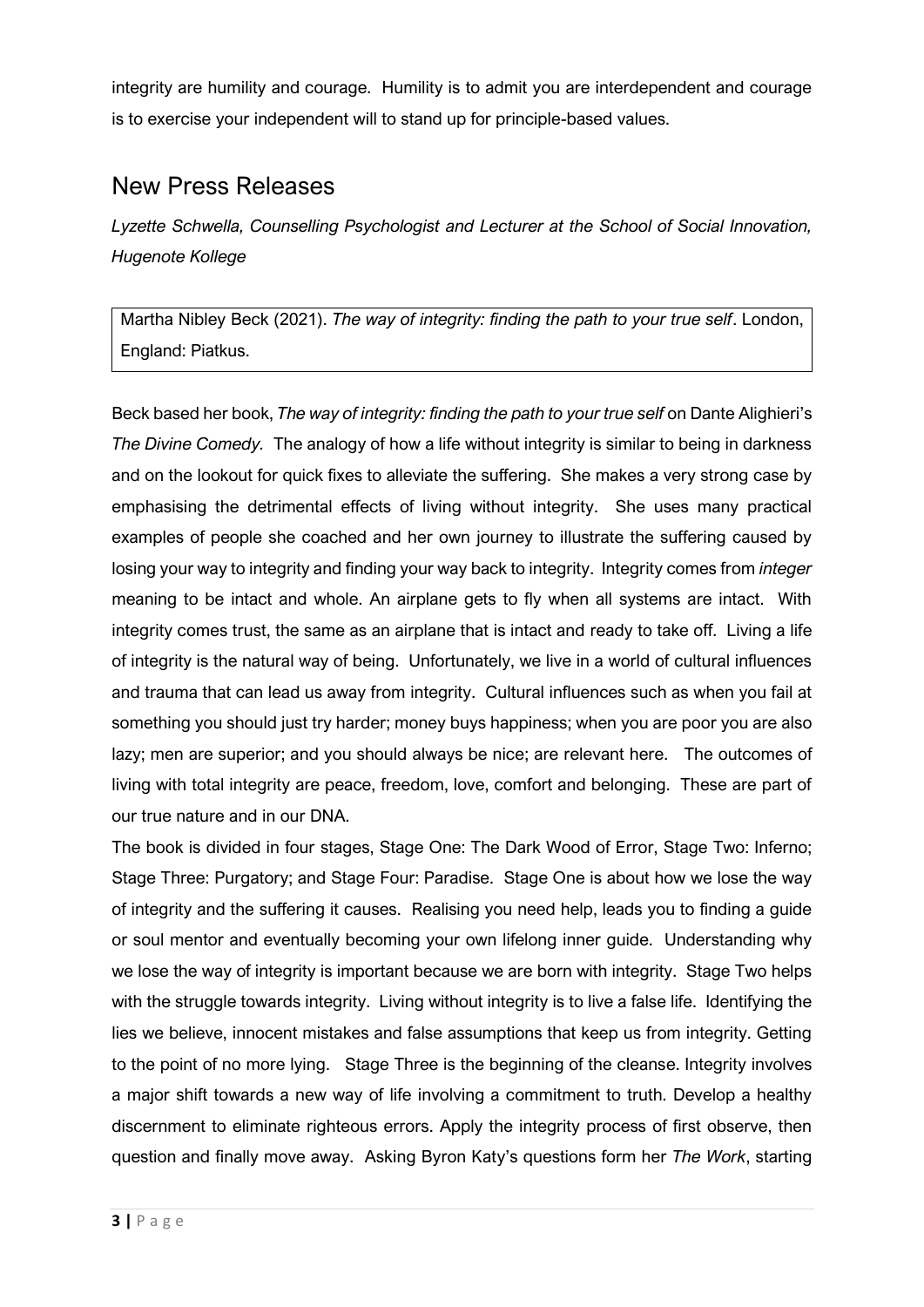with "Is it true?" Practice makes permanent. A step by step turn towards integrity. In Stage 4 you realise the benefits of living with full integrity. This is an awakening to living within the natural context human beings are meant to live. The natural context involves peace, freedom, love, comfort and belonging of which love is the most important benefit.

Throughout the book are practical exercises to help you in the journey towards integrity. I can recommend the book because of the practical guidelines and theoretical underpinnings. Beck's personal story may not be to everybody's liking, but it is authentic and adds to the reader-friendliness of the book.

## **Opinionista**

#### South Africa's revolutionary potential and its threat to national security

*Dr Johan Burger, Consultant with the Institute for Security Studies, Pretoria*

In a week of madness, from roughly 8 - 16 July 2021, democratic South Africa experienced a wave of unprecedented public violence and looting. The carnage was limited largely to areas within KwaZulu-Natal and Gauteng but early fears were that these may spread throughout the country. This fortunately did not happen and strangely enough for two seemingly conflicting reasons: On the one hand the instigators apparently lost control of the situation and on the other, after a slow and inadequate initial response the security forces (police and military) were able to gradually re-establish control and to restore order.

The big debate now appears to be whether the violence and looting happened as a result of a spontaneous outburst by the so-called masses who live on the wrong side of the inequality gap, i.e. the poor and disadvantaged, or whether this was organised by instigators with ulterior motive.

The answer seems to be that it was a combination of both. From the apparent evidence such as we've seen from a range of WhatsApp messages, video images and the tracking of many of the incidents by the Public Violence [Monitor](https://www.news24.com/news24/southafrica/investigations/anatomy-of-a-violent-july-data-mapping-shows-unrest-was-part-of-tactical-plan-to-shut-down-sa-20210806) (PVM), run by the Institute for Security Studies (ISS) in Pretoria, there clearly was a planned initiative to attack the county's critical infrastructure. This includes the blocking of main roads and the transport of goods, cell phone towers (communication networks), as well as shopping centres and warehouses. According to Lizette [Lancaster](https://www.news24.com/news24/southafrica/investigations/anatomy-of-a-violent-july-data-mapping-shows-unrest-was-part-of-tactical-plan-to-shut-down-sa-20210806) from the ISS and manager of the PVM, the instigators of the violence and economic sabotage also propagated and called for the large-scale looting and attacks on infrastructure.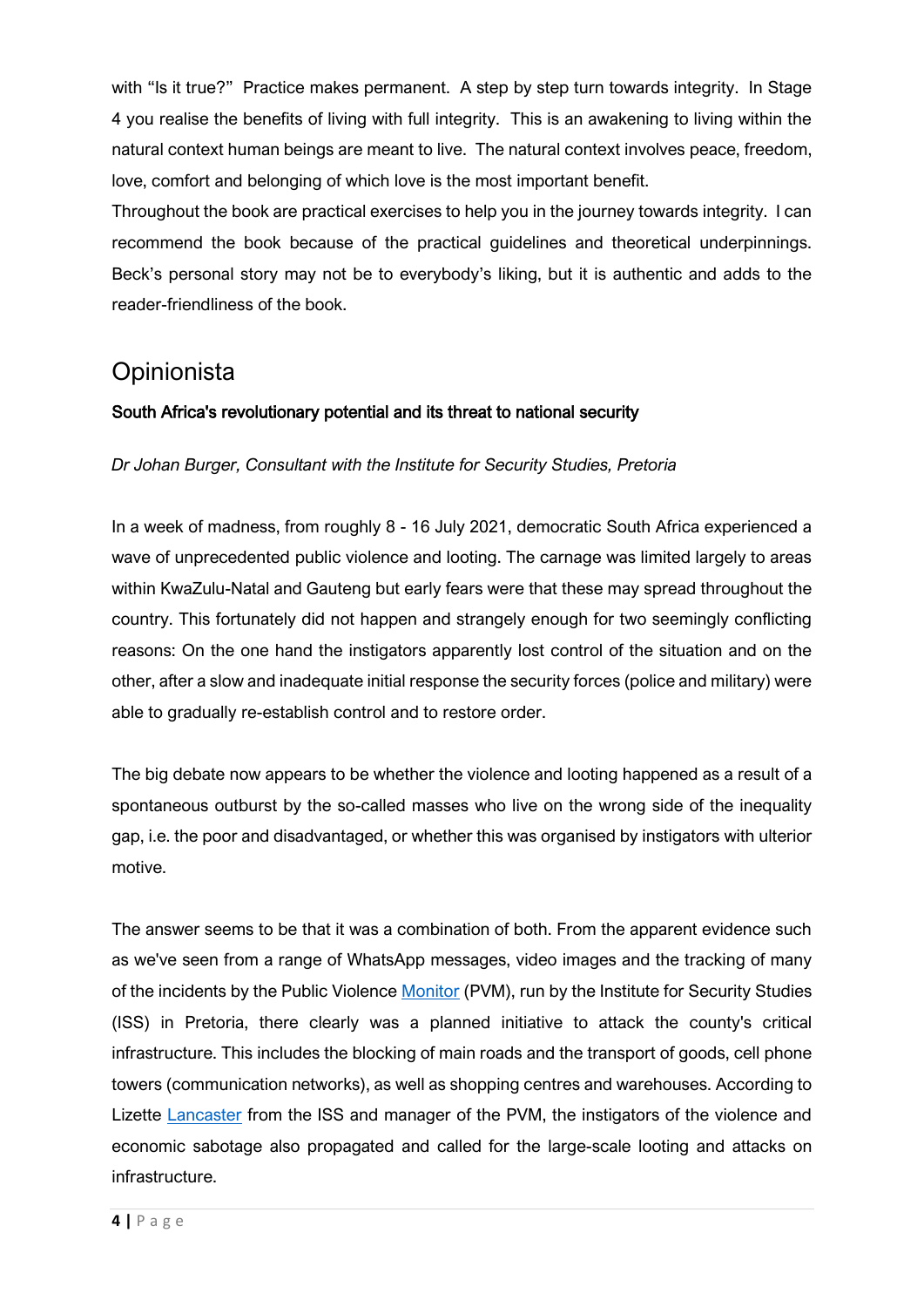It looks like the instigators were gambling on the mobilisation of mass support for their main objective to stir up a popular revolt against the government and perhaps even to take over government. The indications are that they are closely aligned with former president Jacob Zuma and that their orchestrated plan appears to have been in support of Zuma and efforts to have him released from prison. Zuma is currently serving a 15-month prison sentence for contempt of court but will soon also face criminal charges for corruption. But the instigators seem to have lost control of the situation once the criminals, opportunists and the desperate became involved and exploited the ensuing chaos and the lack of law enforcement to steal as much as they possibly could. They evidently also lacked the support and expertise required for the successful organisation and operationalisation of a grand strategy to stir up a rebellion on a national scale.

Looking back at how events unfolded it becomes clear that the instigators showed a very good grasp of the fundamentals of rebellion or insurgency. They understand South Africa's underlying revolutionary potential and that it is ripe for exploitation. Revolutionary potential refers to a combination of growing dissatisfaction with the quality of government services, rising expectations largely as a result of political promises and a deterioration in socioeconomic conditions amongst the broader population. These conditions can lead to a popular uprising or rebellion either spontaneously or through a deliberate act to ignite the 'fire'.

At this stage it may be useful to consider at least two well-known theories with regards to revolution. [James Davies,](https://www.britannica.com/topic/J-curve-hypothesis) an American sociologist, as far back as 1962, in an article titled *'Towards a Theory of Revolution',* theorised about rising expectations and the likelihood of armed conflict. His theory became known as the Davies J-curve, a model that attempts to explain the position where the pace of an individual's reality is not in keeping with his/her expectations about how much better off he/she should be. Normally the individual's situation is not so bad that it leads either to conflict or to frustration, but when there is a sudden downturn (e.g. in the economy) a major gap is created between expectations and reality, resulting in frustration and discontent. According to Davies' theory of relative deprivation these frustrated expectations are a cause of social unrest and increases the potential for political unrest. It also helps to overcome the collective action problem, which may breed revolt.

Other sociologists such as [Ted Gurr](https://www.e-ir.info/2011/11/17/why-men-rebel-redux-how-valid-are-its-arguments-40-years-on/) agree that the primary cause for revolution is the widespread frustration with the socio-political situation in a particular country. In his book titled *Why men rebel,* published in 1970, he supports the 'frustration-aggression' theory that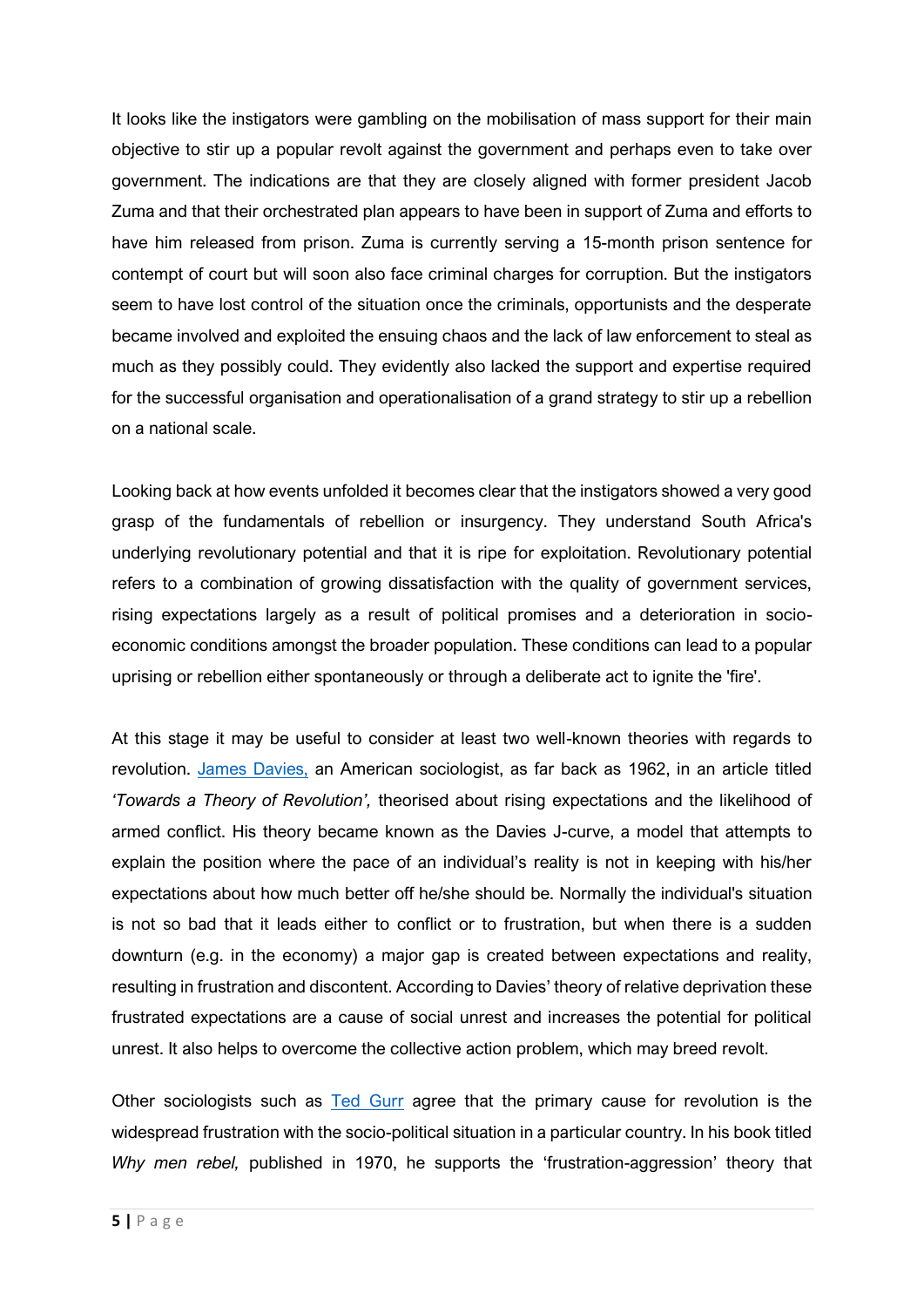explains the violence often accompanying the expression of frustration. The more intense and prolonged the frustration, the greater the probability of aggression. He also argues that the intensity and scope of relative deprivation determines the potential for collective violence and concludes that frustration and subsequent aggression is the 'primary source of the human capacity for violence'.

Looking at the South African reality it seems to embrace all of these conditions and more. For example, in a [report](https://www.google.co.za/search?q=Poverty%2C+inequality+and+social+exclusion+in+South+Africa%3A+a+systematic+assessment+of+key+policies%2C+strategies+and+flagship+programmes&source=hp&ei=t3gNYamOBJ2W1fAP-qiQ-Aw&iflsig=AINFCbYAAAAAYQ2Gx7xAgJWOWpNL6_jHZUYCbKQFnAnN&oq=Poverty%2C+inequality+and+social+exclusion+in+South+Africa%3A+a+systematic+assessment+of+key+policies%2C+strategies+and+flagship+programmes&gs_lcp=Cgdnd3Mtd2l6EANQtjxYtjxgoEtoAHAAeACAAQCIAQCSAQCYAQGgAQKgAQE&sclient=gws-wiz&ved=0ahUKEwjpxd35_JzyAhUdSxUIHXoUBM8Q4dUDCAY&uact=5) by the Centre for Social Development in Africa (CSDA) submitted to the National Development Agency on 31 October 2019 and citing from a report by StatsSA in 2017, made the following observation:

Despite policies that have led to improvements in income poverty, South Africa has become a more unequal society after 1994, rather than a more equal one. Post-apartheid South Africa inherited very high levels of income inequality. The Gini coefficient rose from 0.66 in1993 to 0.72 in 2006. Despite a decrease since 2006 to 0.68 in 2015, South Africa is the most unequal country in the world.

According to [StatsSA,](https://tradingeconomics.com/south-africa/unemployment-rate) South Africa's unemployment rate reached 32.6% in the first three months of 2021. And in addition: 'It was the highest jobless rate since comparable data began in 2008. The number of unemployed persons increased by 8 thousand to 7.2 million, employment fell by 28 thousand to 15 million and the labour force went down by 20 thousand to 22.2 million.' This situation was undoubtedly negatively impacted on by the job losses since the Covid-19 pandemic hit South African shores in early 2020 and the more severe lockdowns that followed. It is also general knowledge that the unemployment rate and consequent poverty levels in many areas are far higher than the national averages referred to here.

There are also the regular service delivery protests where dissatisfied communities attempt to draw attention to the dire social and economic conditions they are forced to live in and the lack of the most basic services such as housing, electricity, water and sanitation facilities. As demonstrated by Lizette Lancaster in an **ISS Today** article on 6 August 2020, not even the lockdowns could stop communities from taking to the streets to protest:

From 1 to 31 May, when lockdown was eased slightly, there were 51 protests, an average of two per day. Lockdown was further relaxed in June, when 169 events were recorded – an average of six daily. During July, 232 demonstrations took place, an average of eight a day and three times more than what has been recorded historically in July. It is the highest number ever recorded in a single month since January 2013.

These are just a few examples of the multiple conditions and grievances that exist in South Africa at this time and which appear to become gradually worse. It presents a perfect revolutionary climate that could at any time erupt in widespread rebellion or be deliberately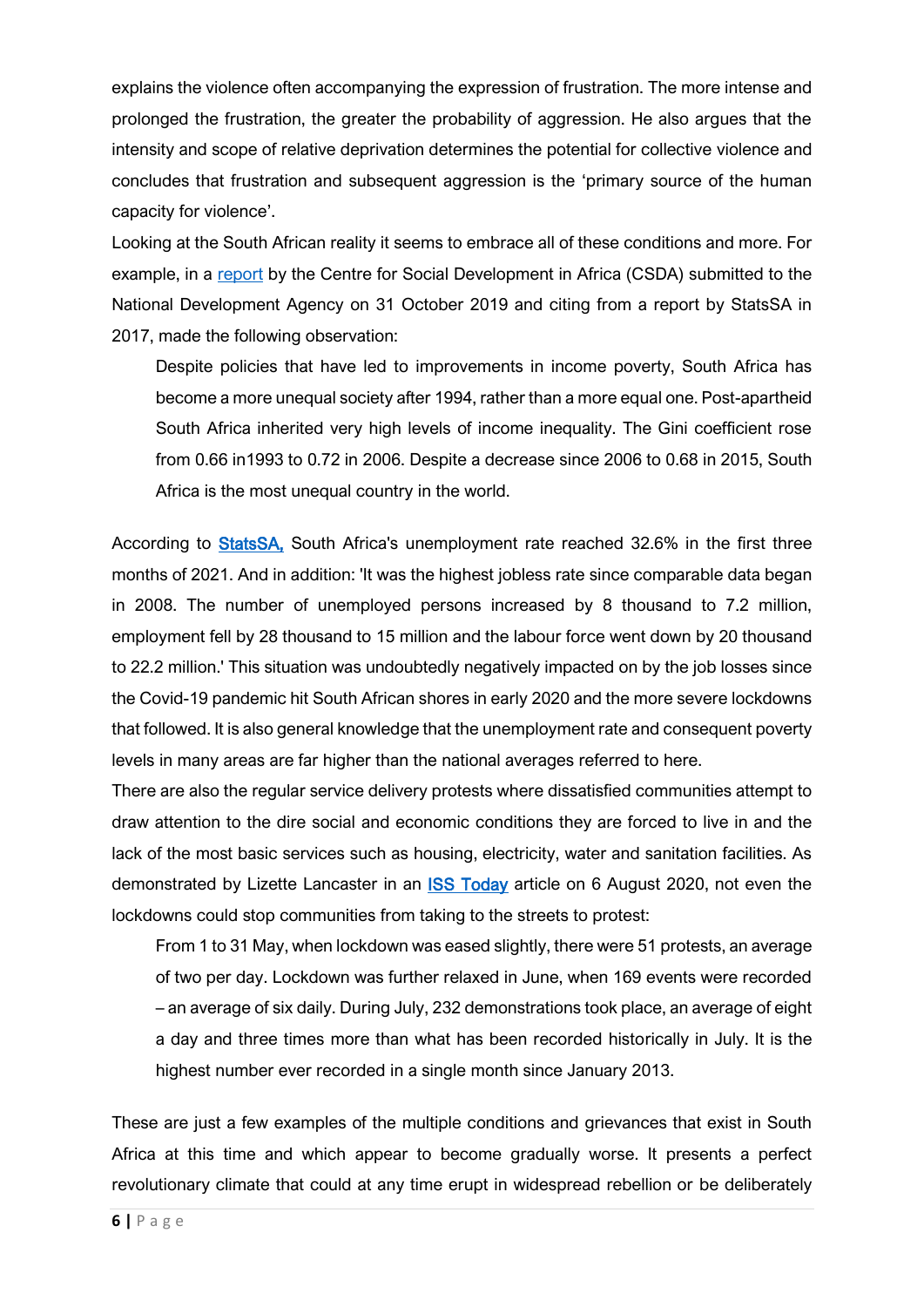ignited by those who believe they can benefit from a general uprising. The violence and looting of July 2021 gave us an indication of how this can be done and how difficult it is to stop once it achieves widespread support.

Using the armed forces to suppress revolt will only provide temporary reprieve and may alienate the population even further. In a democracy there is only one way of addressing this type of threat and that is to identify the underlying causes (revolutionary potential) and to systematically and aggressively address them.

## PhD Focus

## Debunking Myths: What does the PhD research requirement to make an: "Original Contribution to Knowledge" actually mean?

### *Prof Erwin Schwella, Dean of Social Innovation, Hugenote Kollege, RSA*

As part of the initiation rites into the journey of PhD studies, the aspirant PhD -traveller, on this less travelled road, is often made aware of the dramatic and onerous "requirement" that, now, and into eternity, is the time when you and your work will be required to be and judged upon whether the research makes a:" ... significant original contribution to knowledge."

It then comes as no surprise that this mostly vague and mythical hurdle creates uncertainty at best and ranging debilitating levels of anxiety at worst. It is a passion killer of exponential dimensions. And sadly so.

It also combines, with other mythical stories of how PhD's were rejected at the end of many years of toil, blood, sweat and tears, because it "… turned out that at the summit of the road somehow, somewhere in the wide world, and incredibly so another researcher produced materially similar research. And that this disaster unexpectedly and mystifyingly appeared out of smoke and mirrors. It emerged magically, mysteriously and disastrously destructive, out of the mists.

Academics are, irrespective of all of the "evidence" to the contrary, actually supposed to demystify myths and differentiate between facts and fiction by turning obfuscation into clarity, and preferably briefly and crisply so.

Therefore, the first non-sense and nonsense to debunk the "originality" myth point, is to correctly point out that virtually all academic and research work is somehow built on the ideas and evidence, which other researchers have already delivered in the continued quest to understand, explain and enlighten what happens in the world, and why it happens And that using this body of existing knowledge is not only commendable, but actually an essential requirement for expanding and sharing research and science based understanding.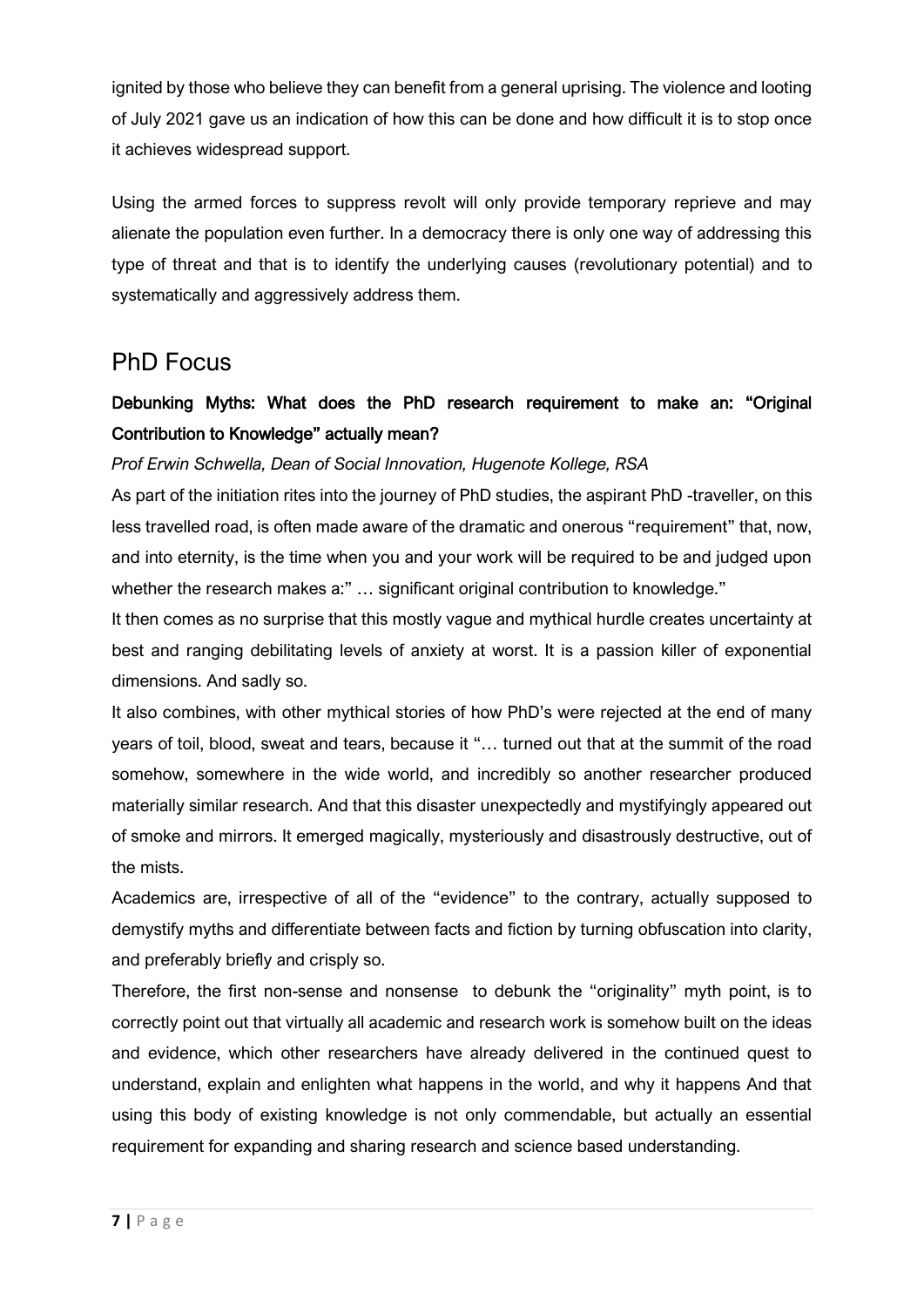After all, this is precisely the function of the required literature study of the topic as one of the core elements of a successful dissertation.

Secondly, Isaac Newton, Albert Einstein, Chris Barnard and Max Weber are hard acts to follow as paradigm pioneers.

Once these highly original thinkers and researchers have shifted paradigms, most of the ensuing work will follow this original pioneering work. It will not be totally original, and neither should it be.

What is required is that the work that is done recognises and credits the work already done and to do so with rigour, and creativity and innovatively so. This requires focus and the widening, deepening and reconfiguring of the existing approaches and knowledge and then kaleidoscopic turn to show new patterns, telescopic extended and longer-term perspectives, and even a microscopic deep analysis of component parts of what is already partly known. With these kaleidoscopic, telescopic, and even microscopic perspectives the requirement of originality is also substantively met and the feared final defence will be a victory for all, and for academia and science.

Never, therefore be discouraged by the mostly mythical and overstated requirement of and for "originality" which destroys action by replacing it with anxiety.

What is needed, is to start with a bias for action, good ideas and glue to seats perseverance.

Getting a PhD requires 95% perspiration and only 5% inspiration when one is in a routine induced flow. So, Just Do It.

# The emerging researcher

## Leadership and the Fourth Industrial Revolution: A learning journey

*Mxolici P Gumbi, student for the degree Master of Philosophy in Personal and Professional Leadership [MPhil (PPL)] at the University of Johannesburg (UJ)*

### *Introduction: setting the scene*

Leadership is a fascinating field of study. As I progress with my studies of leadership, I am constantly amazed by the various discourses as well as the non-negotiable value of leadership development in one's life, professionally as well as personally. A current interest centres around leadership in the world of the Fourth Industrial Revolution (4IR). Here, I share some of my notes on leadership and the world of the 4IR.

*Leadership and the Fourth Industrial Revolution (4IR): An introduction*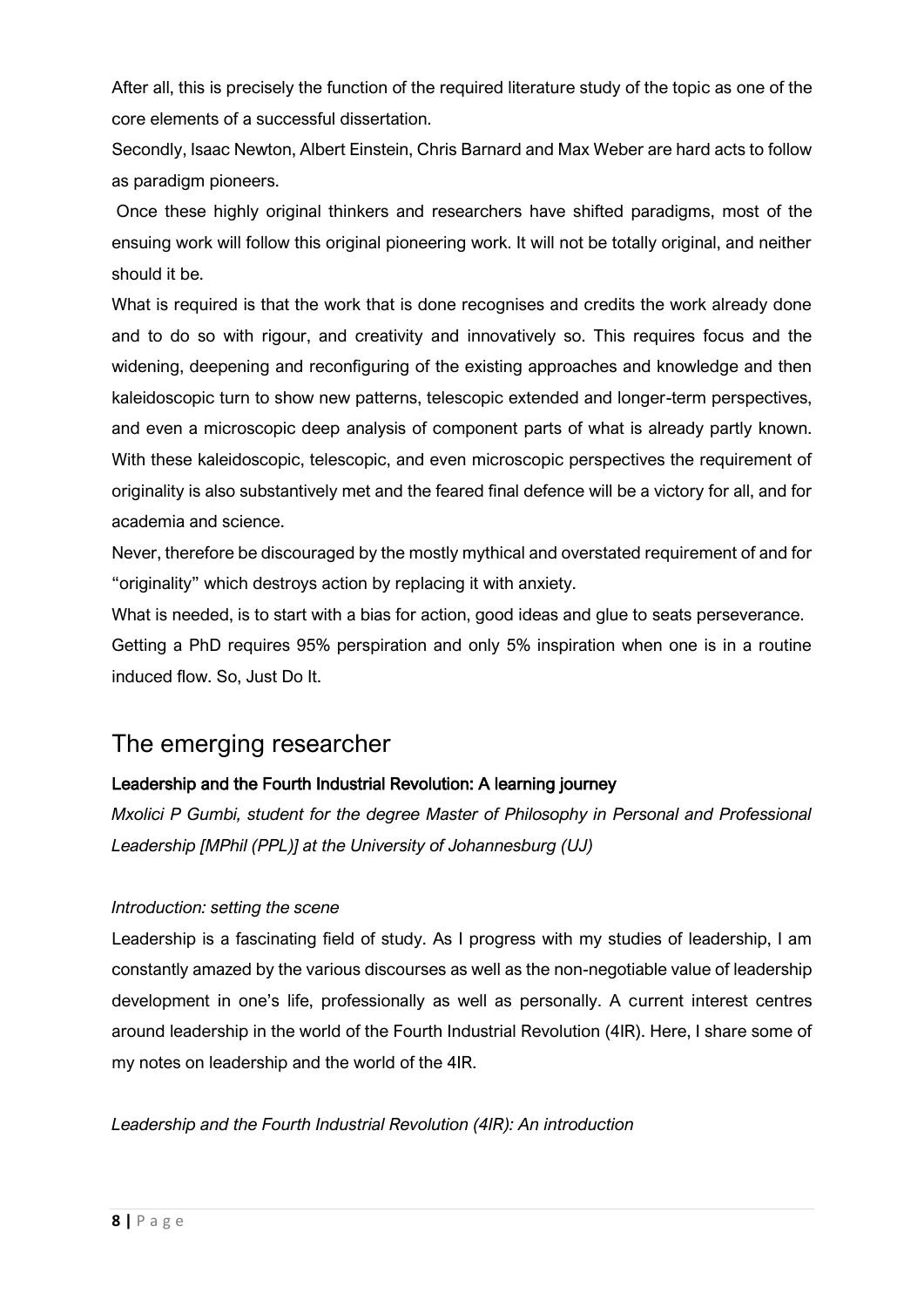The Fourth Industrial Revolution (or 4IR, see Schwab, 2016) describes a world in which individuals can move between the digital domain and the real world while they manage their real lives (Peters, 2017). The full impact of the 4IR on the lives of people is not yet fully clear (Corfe, 2018; Chaka, 2020). Some indications are that 4IR represents fears of redundancy, threats to every sphere of human life and unprecedented life changes for humans (Xu, David & Kim, 2018). Other indications though, underscore the benefits of technology in the workplace for improved customer services, safer and healthier workplaces, and support for employee family lives (Corfe, 2018). The opposing indications pave the way for leadership research within the 4IR environment.

The World Economic Forum (2019) is of the opinion that leadership direction will be vital for the workforce to function effectively in the 4IR environment. This situation will emphasise leadership efficacy. A useful point of departure may well be found in Bandura's Theory of Self-Efficacy (McCormick, 2001; in essence, meaning an individual's belief in her or his capability to exert control over themselves and the environment). Self-efficacy is synonymous with selfconfidence, although self-confidence probably partially determines self-efficacy which then influences leader behaviour (McCormick, 2001). To me, at this point in my studies of leadership, it seems plausible to deduce a close association between self-confidence and selfefficacy in leadership behaviour. This plausibility is strengthened by McCormick's (2001) view that self-confidence and self-belief supports leadership effectiveness. The latter are internal factors, but the balance is found in external feedback to determine leader effectiveness. I am therefore quite comfortable to start my leadership inquiry within the 4IR world from the point of Bandura's Self-Efficacy Theory.

#### *Awareness in the 4IR world*

Schwab (2016) submits that self-awareness is a necessary skill if one wants to be effective in the 4IR world. Goleman (2004) defines self-awareness as the ability to recognise and understand one's moods, emotions, and drives, as well as the effect of one's emotions, moods, and drives on others. These sentiments are supported by Oosthuizen (2016), while Serrat (2017) asserts that self-awareness accentuates three competency characteristics, namely

- Emotional awareness: the ability to recognise one's emotions, how one's emotions affect one's behaviour, and how one responds to those emotions;
- Accurate self-assessment and feedback: one must know one's strengths and weaknesses, be able to reflect on past experiences, and be open to feedback, new perspectives, and self-development recommendations; and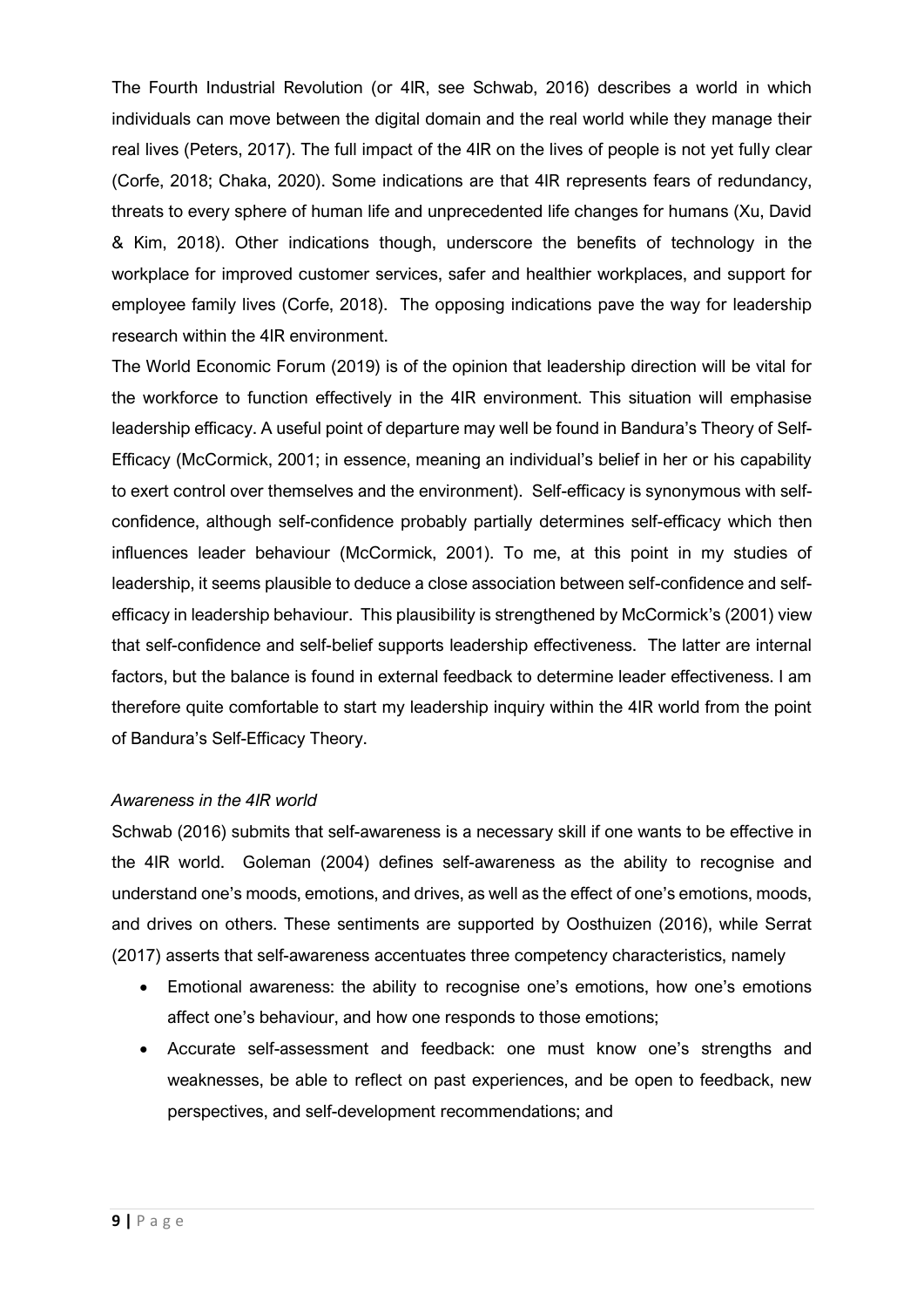• Self-confidence: having presence and presenting self with assurance. Able to take the unpopular view and being able to make sound decisions under pressure and circumstances of uncertainty.

Serrat's (2017) characteristics can be traced to earlier research in emotional intelligence (EQ, Goleman, 2004; Bar-On, 2010), significantly reinforcing the importance of the leader's emotional make-up.

## *PiPL and 4IR*

The Personal, Interpersonal and Professional Leadership model (PiPL), developed during the 1990's, is a holistic leadership model (Smith & Verrier, 2005). The model's original five tenets of caring, character and competence have been augmented by connectedness and commitment (Smith & Louw, 2007; Wort 2019). These tenets can be described as follows:

- Caring: having the interest of people at heart while having the organisation in mind;
- Character: when an individual lives by values, integrity, and authenticity;
- Competence: functioning within a set of knowledge and skills at a high level of selfawareness;
- Connectedness: live with integrity and trustful communication while showing unconditional understanding and acknowledgement of others; and
- Commitment: leading by example through enthusiasm and devotion.

Wort's (2013) work on the (then) 4C's expands on caring, character, competence, and commitment as necessary components of leadership effectiveness in 4 IR. However, his later work on connectedness (Wort, 2019) truly shows that a golden threat must exist to bring about effective leadership both in the current and the future era.

### *In conclusion*

For me, exploring the alliteration of the 5C's resembles a marriage between the human, and the technological, aspects of organisational life in a 4IR world. This is a worthy hypothesis to explore.

#### *Reference list*

Bar-On. R. (2010). Emotional Intelligence: An integral part of positive psychology. *South African Journal of Psychology*, 40 (1), 54-62.

Chaka, C. (2020). Skills, competencies and literacies attributed to the 4IR Industry 4.0: *Scoping Review*, 46 (4), 369-399.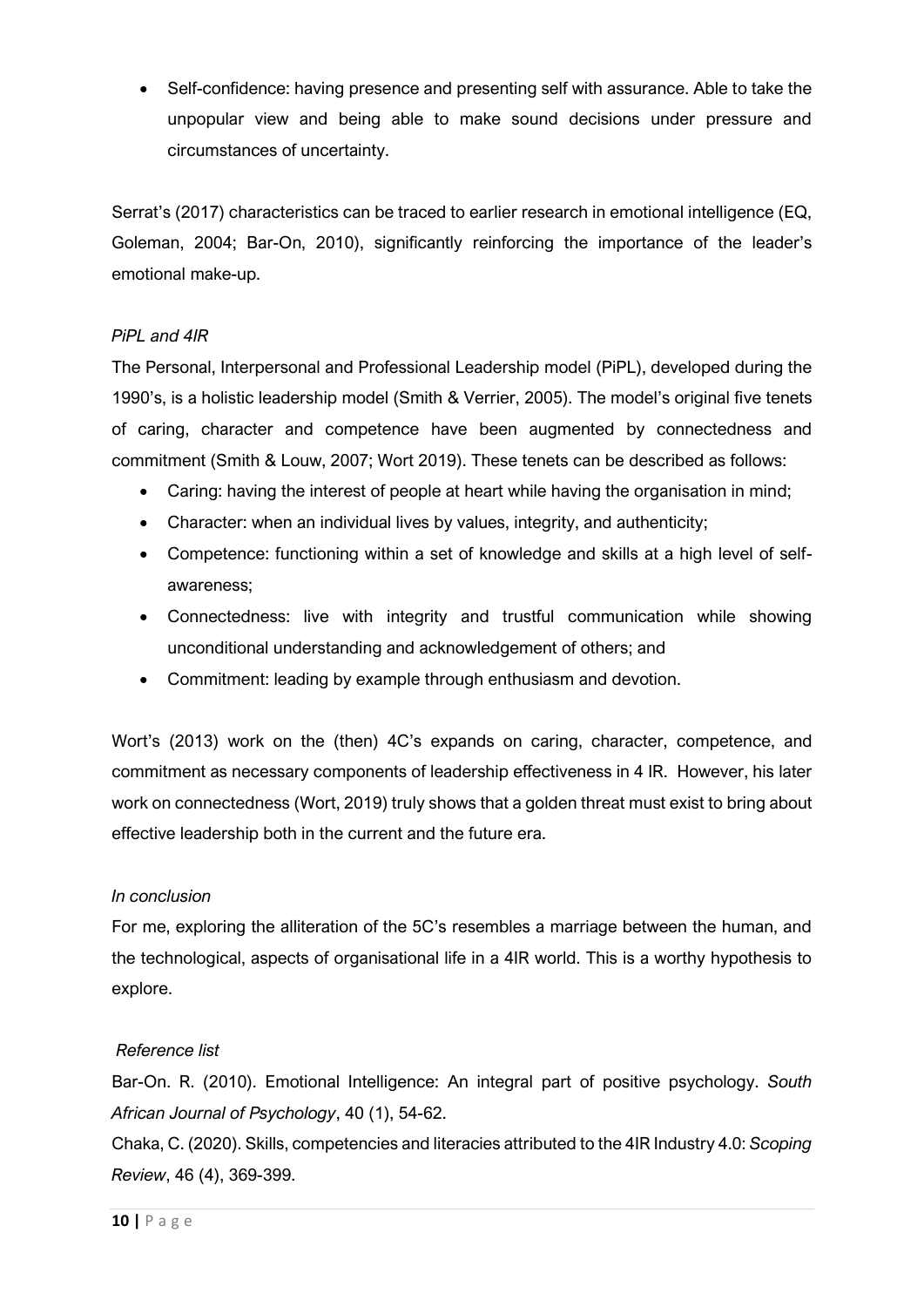Corfe, S. (2018). *4IR in the workplace: ensuring employers and employees benefit*. London, UK: Social Market Foundation.

Goleman, D. (2004). What makes a leader? *Harvard Business Review*, 82 (1), 82-91.

McCormick, M.J. (2001). Self-Efficacy and Leadership Effectiveness: Applying Social Cognitive Theory to Leadership. *Journal of Leadership Studies*, 8 (1), 22-33.

Oosthuizen, J. (2016). *The determinants of Fourth Industrial Revolution Leadership Dexterity: A proposed framework for 4IR Intelligence and Subsequent 4IR Leadership Development*. Paper presented at the  $4<sup>th</sup>$  International Conference on Responsible Leadership, at GIBS – Johannesburg, South Africa.

Peters, M.A. (2017). Technological unemployment: Educating for the fourth industrial revolution. *Educational Philosophy and Theory*, 49 (1), 1-6.

Schwab, K.M. (2016). The Fourth Industrial Revolution: what it means, how to respond. Davos, Switzerland: WEF.

Serrat, O. (2017). *Knowledge Solutions: Tools, methods and approaches to Drive Organisational Performance.* New York, USA: Springer.

Smith, D., & Louw, M. (2007). Conceptualisation of the spiritual life dimension: A personal and professional leadership perspective, *SA Journal of Human Resource Management*, 5 (1), 19- 27.

Smith, D., & Verrier, D. (2005). A personal, interpersonal and professional leadership (PiPL) model of executive facilitation. *SA Journal of Human Resource Management*, 3 (1), 51-60.

World Economic Forum. (2019). *Strategies for the new economy skills*. Davos, Switzerland: WEF.

Wort, A.R. (2013). Development and evaluation of a professional leadership model. Unpublished PhD (Personal and Professional Leadership) Thesis. Johannesburg: University of Johannesburg.

Wort, A.R. (2019). CONNECTEDNESS – It's importance within Spiritual Leadership and relevance to Professional Leadership. African Review of Economics and Finance (AREF) Conference 2019. 29-30 August 2019. WITS Business School, St Andrews Road, Parktown, Johannesburg. Republic of South Africa.

Xu, M., David, J.M. & Kim, S.H. (2018). The fourth industrial revolution: Opportunities and challenges. *International Journal of Financial Research*, 9 (2), 90-95.

## New Research

*Chris Botha, professional associate at the Centre for Good Governance in Africa, School of Social Innovation, Hugenote Kollege*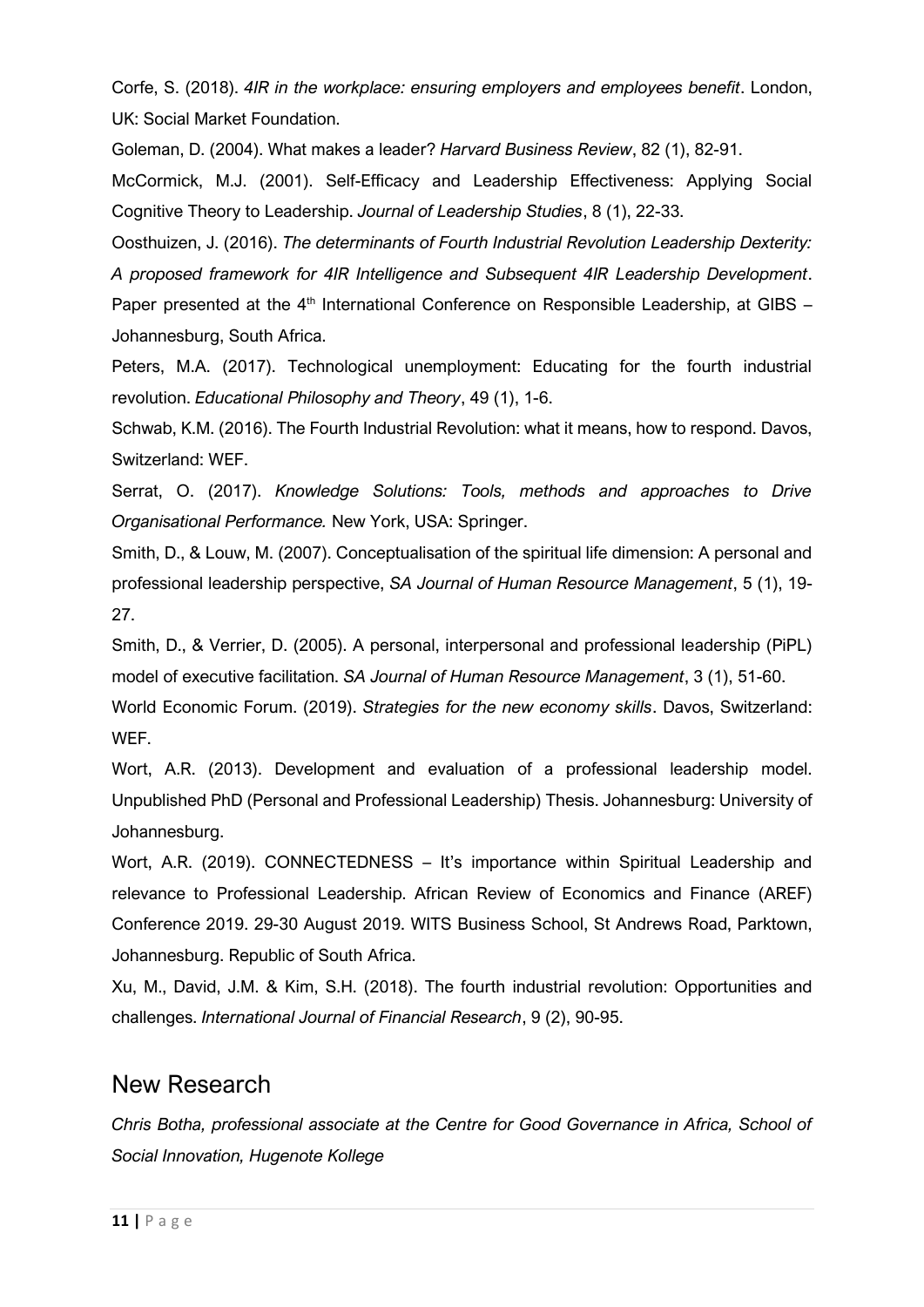| Document type        | Annotative Bibliography (explanatory version).                        |
|----------------------|-----------------------------------------------------------------------|
| Source               | Botha, C.J. (2021). OPINION: South African Policing Professionalism   |
|                      | in 2021: A history of falsitas (Quis custodiet ipsos custodes?). Just |
|                      | Africa 6 (1), pp 60-72.                                               |
| Author<br>of<br>this | CJ Botha (author of original source).                                 |
| document             |                                                                       |
| Date                 | 3 September 2021                                                      |

This article is an opinion paper that takes issue with glib referencing to policing professionalism by politicians in South Africa. It is therefore critical of politicians who use the concept of policing professionalism for political gain or, alternatively, to avert political shame for not performing adequately in the service of the South African people. The article is particularly critical of the African National Congress (the ANC), which is a liberation movement currently governing South Africa.

The article juxtaposes the real and the normative situation to policing professionalism in South Africa as seen by an opinionista (a person committed to the belief that opinions matter as much as facts) with the status of an indigenous outsider participant observer (the researcher was once a member of the community he is studying but is now a retired member of such). The value of an informed opinion by an indigenous outsider participant observer, as compared to a traditional, more conservative, approach to epistemology, should not be underestimated: it contributes to the discourse on ontological pluralism (the fact that people "see" the world differently). It therefore provides a different (and, for some scholars, uncomfortable) view of describing and evaluating phenomena in the world.

The real situation regarding policing professionalism, as pronounced and practised by the political elite in South Africa, indicates *falsitas* (being untrue, incorrect, insincere, being false, a lie). It is a situation in which politics, especially as practised by the ruling ANC, is in an adverse influential relationship over policing where the Minister of Police sees policing differently to career policing officials to the point that the Minister's Constitutional role (to make policing policy) overrules the role of the National Police Commissioner (to manage and control the police, with a specific operational independence visible). In fact, the operational and managerial control of the police have been removed from the hands of the Minister by both the Constitution as well as the Constitutional Court. Political influence, who struggled to transform policing after 2 February 1990 from a "force" to a "service", is now criticised for the use of force by the police. This is evident from the content of the National Development Plan (NDP), the findings of the Marikana Commission, as well as from the report by the panel of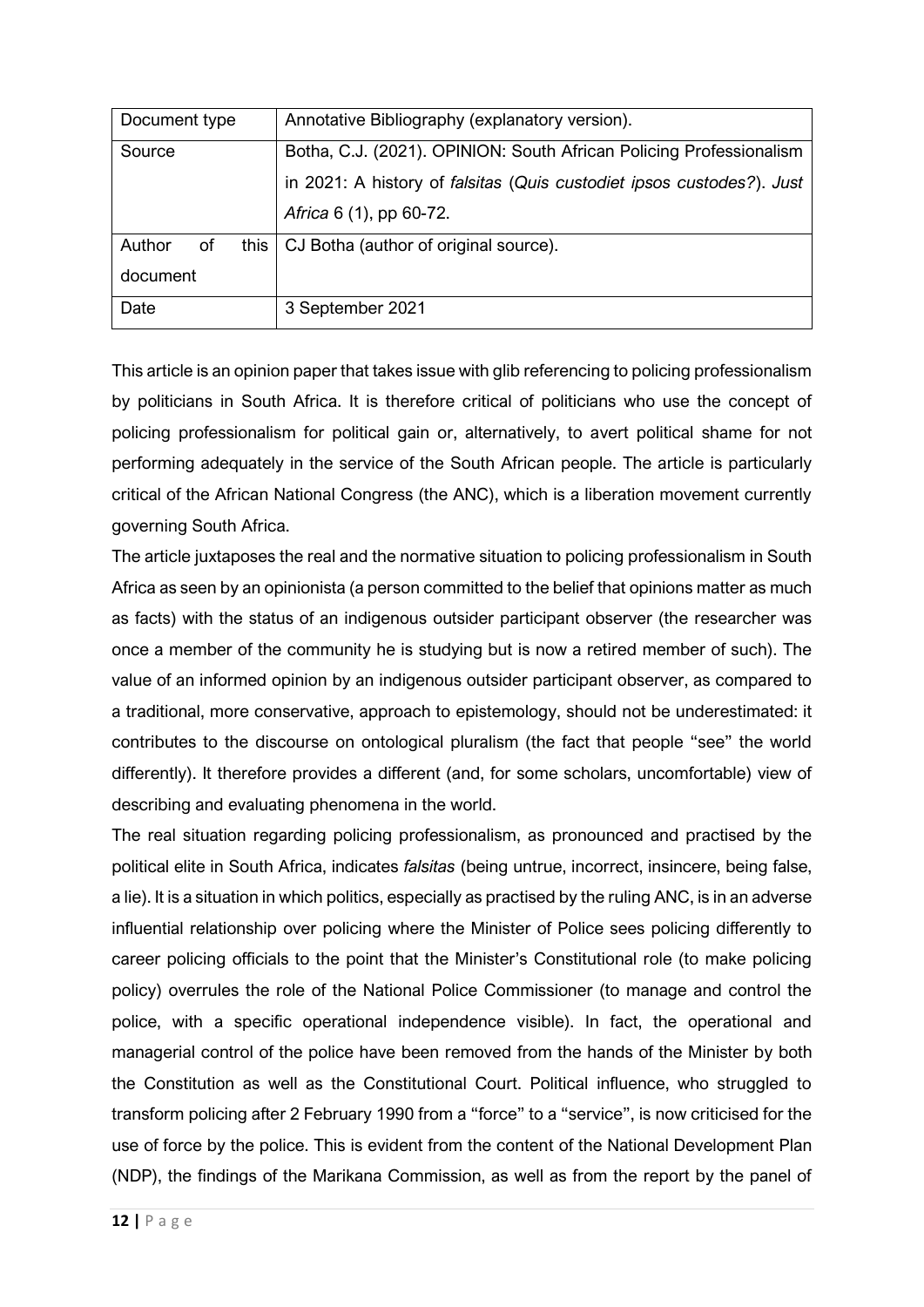experts constituted because of a recommendation by the Marikana Commission, with the results of the Zondo Commission still to come. The works of the Fourth Estate's muckraking specialists accuse the police of being criminals themselves and of being part of a force to purge the police of hardworking officials who may be detrimental to the corrupt dealings of politicians and police alike. Academic studies on the SAPS occupational environment are disturbing because of the unacceptable characteristics of the police sub-culture – which is simply a part of ("sub") the prevailing corrupt, criminal, non-performing political situation.

The normative situation, the place where we actually want to be, can be found in the conceptual and contextual analysis of policing professionalism as reflected in available research. Three themes emerge from the research as portrayed in the article, which indicate that a professional policing environment should consist of

- a knowledge environment with the police body of knowledge (POLBok) augmented by (*inter alia*) Evidence-Based Policing (E-BP) and Knowledge Leadership (KL);
- a regulatory and image environment, where an independent professional regulator plays the central role in quality control and standard setting; and
- a legitimacy environment, where the duty to serve the community respectfully in a duty of care mode is paramount.

The article places huge importance on the contexts of professionalism in policing. As such, it covers the personal, interpersonal and organisational contexts of professionalism with reference to the social, technological, economic, education, political, legal and environmental contexts visible in the police official's world.

In closure, the article claims that South Africa's biggest liability is the government that we have. It concludes with the question: *quis custodiet ipsos custodes?* (who will guard the guards themselves?).

# CNR Notes

*Chris Botha, professional associate at the Centre for Good Governance in Africa, School of Social Innovation, Hugenote Kollege*

*Societal Safety Today* is a monthly talk programme on CiviNovusRadio (CNR – [http://civinovus.ca.za/cnr.html\)](http://civinovus.ca.za/cnr.html). The programme is presented live on the first Wednesday of each month between 18:00 and 18:45 and focusses on societal safety in the broadest sense of the word. This is a summary of a talk Chris Botha had with professor Andrè Duvenhage, political scientist and research professor at North West University in Potchefstroom, on 30 June 2020 during the CNR trial period. Policing is in a particular sympodial relationship with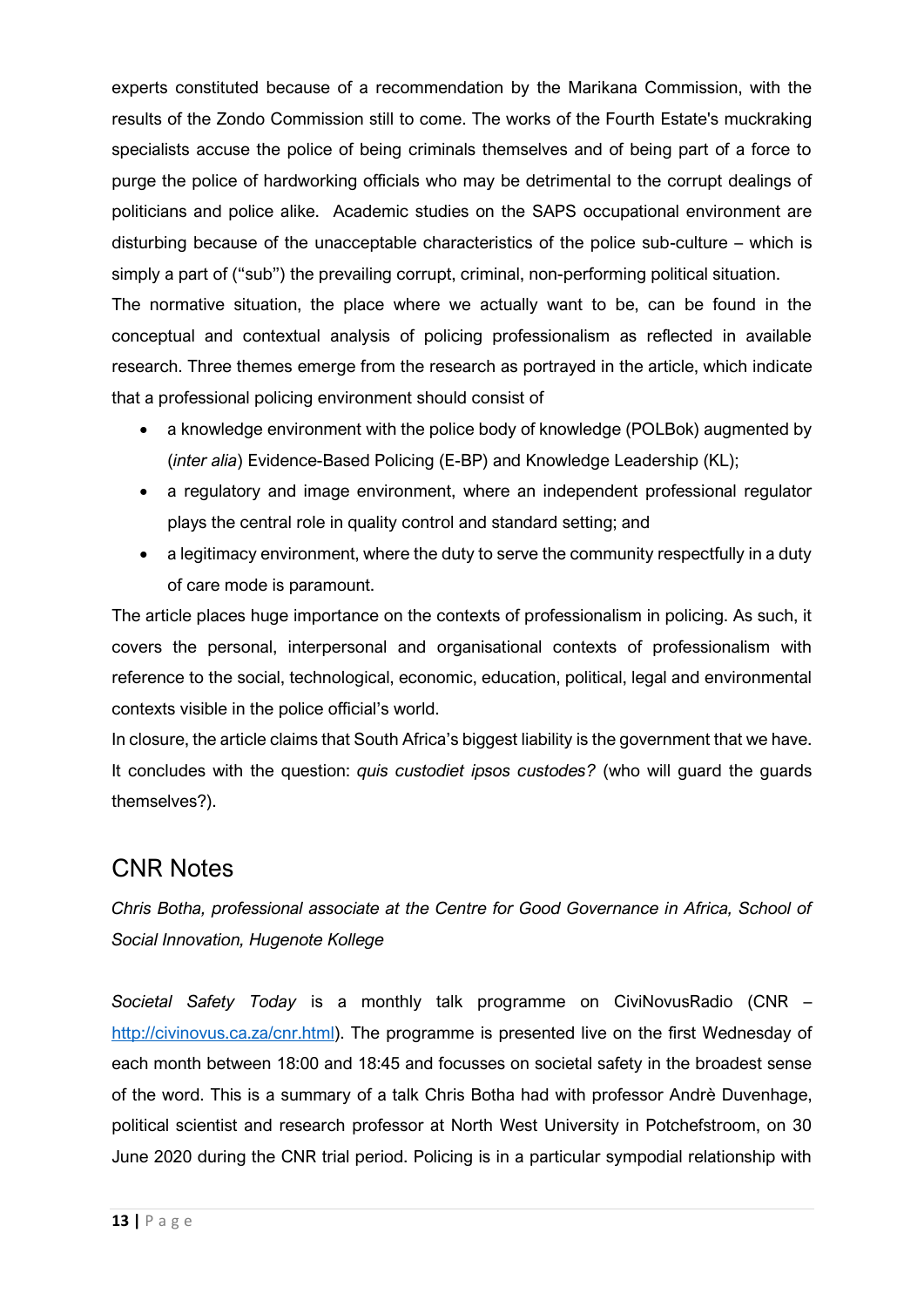politics. The discussion addressed various aspects of the political-policing interplay in South Africa.

Chris' point of departure was an issue of integrity. Given his road through life, Chris defines integrity as concurrence between what people say, and what people actually do. If politicians therefore say that they practice democracy, they should be seen to be "doing" democracy. If this is observed, the politicians will be acting with integrity. Andrè agreed to this and explained his view on the South African situation: normatively, South Africa is a constitutional democracy. This is evident from the Constitution, 1996 and in national legislation. Politicians regularly refer to the "democratic period" of South Africa's existence, the period that started with the first "democratic elections" of April 1994. The constitutional democracy is centred around supremacy of the constitution, the rule of law, equality, non-racialism, non-sexism, and democracy. However, in Andrè's opinion, South Africa is rather a divided, race-defined, sexistic society showing serious signs of endemic corruption. Chris asked whether South Africa was not perhaps a dominant party state, rather than a constitutional democracy. Andrè answered to the affirmative and added that the key to understanding this may be found in the concept of a national democratic revolution (NDR).

Upon Chris' request for clarification, Andrè explained: the NDR is anchored amongst others in Marxist-Leninist and Maoistic revolutionary thinking. According to this thinking, one may identify three phases of the revolution. These are

- Political transformation: total control over government as well as the bigger regime;
- Economic transformation: total state control over the factors of production (land, labour, capital, entrepreneurship); and
- Social transformation: total control over society, based on black empowerment and the national demographics, all under the guise of equality.

According to the aims of the NDR, South Africa's constitution is merely a tactical and temporary forward move to prepare the way for the three phases of revolution. The constitution, therefore, can never be more important than the revolutionary ideal. It follows that the NDR is never seen as subservient to the constitution, but indeed superior. In a way, this means that the ANC is above the law. Corrupt ANC leaders are therefore treated according to the ANC's view of the NDR, not the constitution. The ANC is therefore not governing in tune with the rule of law.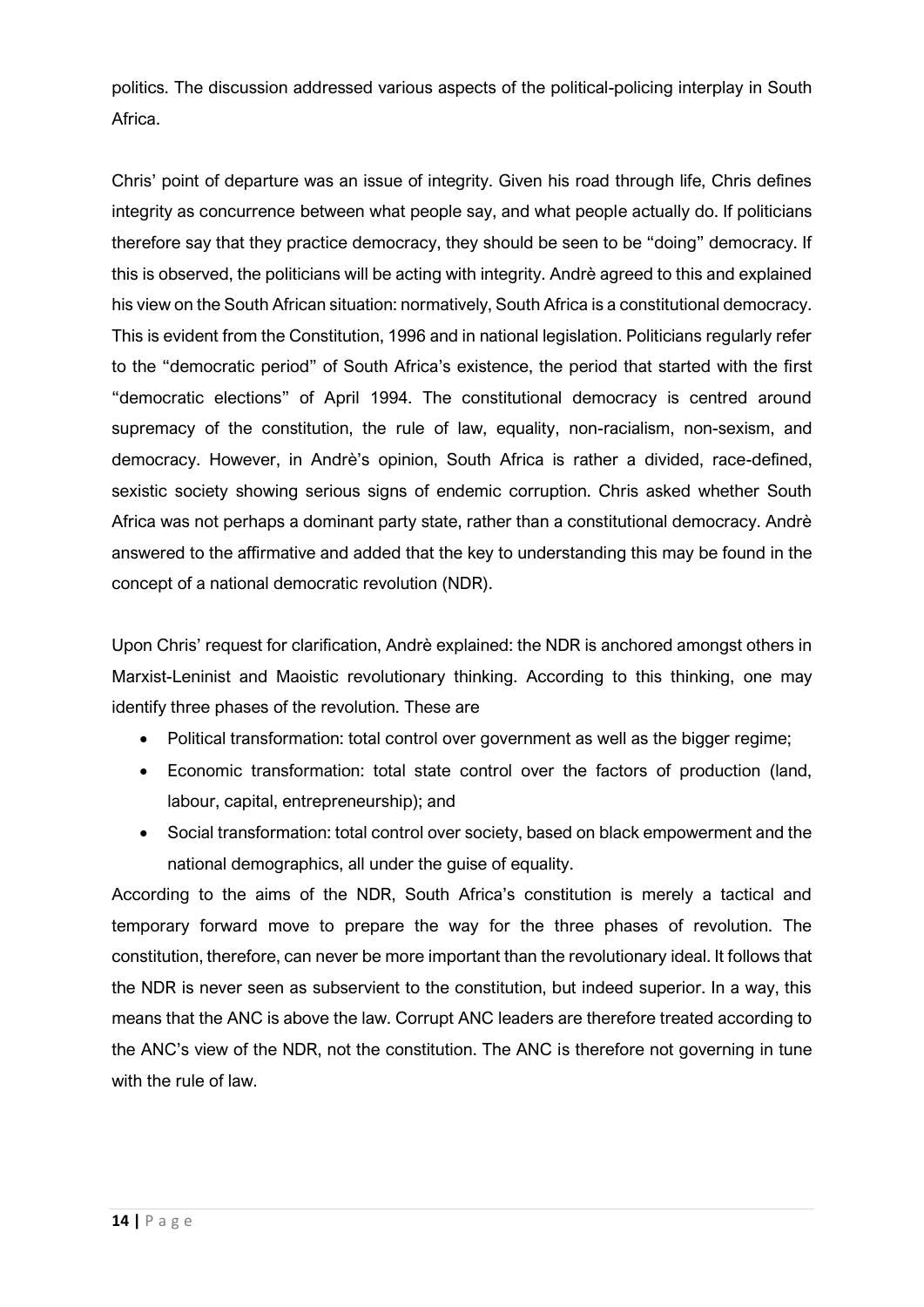Chris argued that, to test what was said above, one should assess the real situation in South Africa in terms of politics, the economy, and the social world of South Africa's people. Andrè agreed:

- Politically, it is evident that South Africa's border control is in a poor state and crossborder crime common. Local governance structures, mostly because of cadre deployment, are dysfunctional and many municipalities are in total chaos. The Zondo Commission hears evidence of state capture daily, and endemic corruption is a given. South Africa's state-owned enterprises are on their knees. More and more comments are received of the interference of the State Security Agency in governance. The SAPS is in trouble and the private security industry is booming. The role played by a main player in the National Prosecuting Authority (NPA), Adv Jiba, in the case against former SAPS Major General Johan Booysen is cause for great concern.
- Economically, South Africa is in trouble. Economic growth is restricted, unemployment is on the rise, the tax basis is too small for all of government's populistic expenses. (Note to the reader: remember, this interview was aired three months into the first Covid-19 lockdown. Andrѐ was referring to the economic position on 30 June 2020. The effect of the lockdown on the economic context was not yet as badly felt as it indeed was felt later - Ed).
- The social context shows poor service to the people in terms of their safety and security, their health, the education system, poverty, broken families, a poor Ginicoefficient, and a culture of violence. By applying the national demographics under the guise of equality, service delivery is severely hampered as forced integration places people in places where they do not understand the dominant culture or language.

Andrѐ concludes the interview as follows: we have a democratic constitution, but a dominant party applies a revolutionary ideology that clashes head on with democratic ideals and characteristics. Given the symbiotic relationship between policing and the political, economic, and social contexts, policing will simply go even further down the road of ineffective muddling through and non-performance.

# Governance Barometer

### In the spirit of fairness and transparency

*Chris Botha, professional associate at the Centre for Good Governance in Africa, School of Social Innovation, Hugenote Kollege*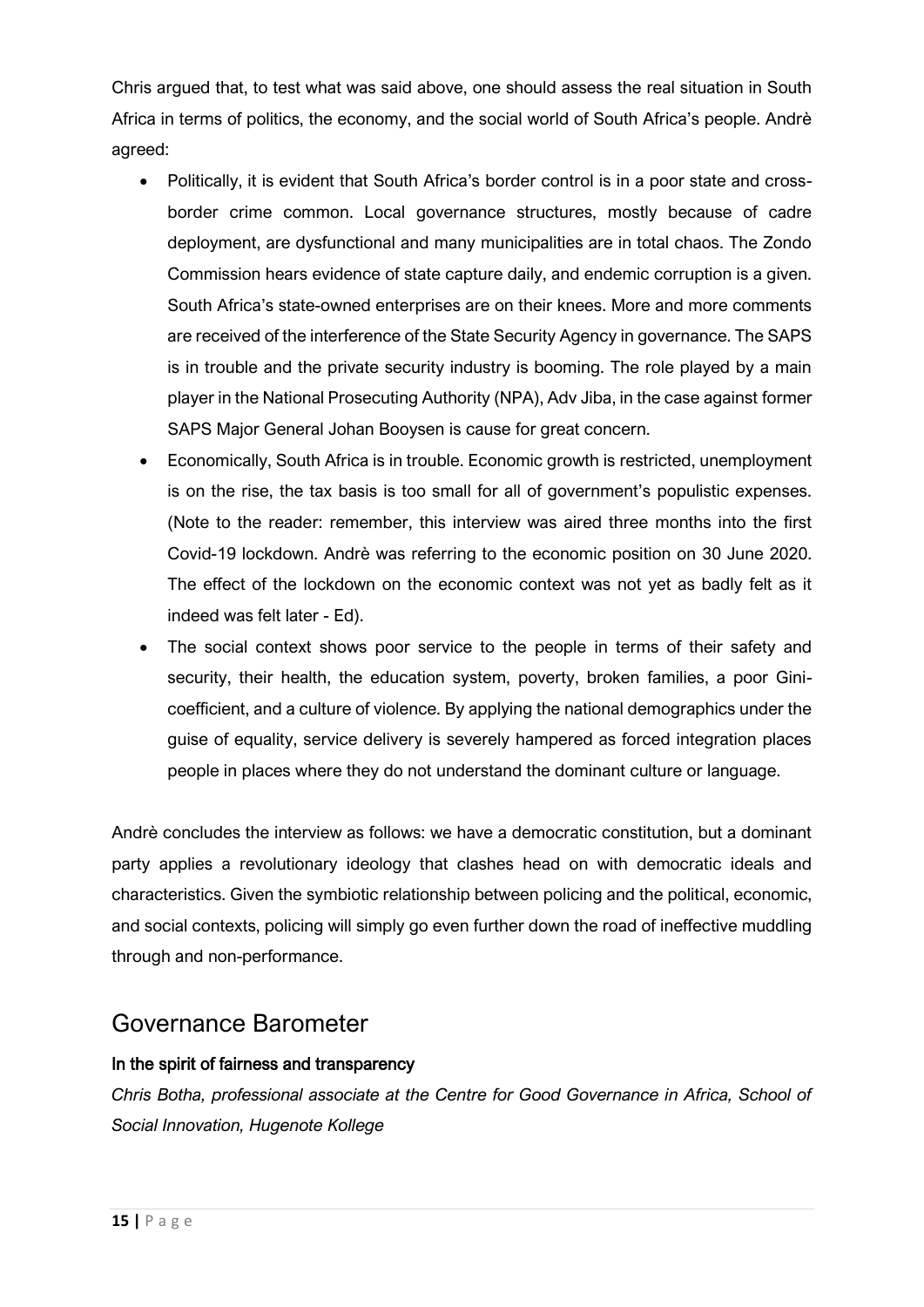I have always picked comfort from the Constitution of the Republic of South Africa, 1996. The supreme law of our country assures me that our daily lives will be governed, not by fallible people, but by infinite principles and values such as fairness and transparency. Section 195 specifically guides us in the basic values and principles concerning public administration in South Africa and fairness and transparency are visible, to say the least.

Imagine then my comfort when, on 11 August 2021, I read a media statement issued by the Civilian Secretariat for Police Service (CSPS) announcing the release of documents after a "decision has been taken" [to do so] "in the spirit of fairness and transparency" on the CSPS website [\(www.policesecretariat.co.za\)](http://www.policesecretariat.co.za/). The reports under discussion were the following:

- 1 A research report by the Witwatersrand School of Governance (WSG) of 2015. The full title of this report is reflected on the website as *Analysis of the Effect of the Firearms Control Act on Crime 2000-2014*. WSG was contracted by CSPS to "assess the effects of the Firearms Control Act (FCA) on crime" (pp 1 & 7 of the report). The request for proposal stated that recommendations made from the research findings will inform the amendments to the FCA (p 1 of the report).
- 2 The Firearms Committee Research Report of 2016. The title of this report is reflected on the website as *Report of the Committee on Firearms Control and Management in South Africa 2016*. This is the work of a Ministerial Committee, appointed by the Minister of Police "to review and develop a new policy framework aimed at guiding the legislative framework for firearms control in South Africa in support of creating a safe and secure environment" (p 10 of the report). The names of the members of the Committee are not visible in the report, but the Committee constituted "two task teams made up of members from the various entities reporting to the Minister namely: The Civilian Secretariat for Police (sic); the Independent Police Investigative Directorate; the Private Security Regulating Authority; SAPS; and the Firearms Appeal Board" (p 10 of the report).

Both reports were visible on the same website as the media statement (*Media Statement Firearms Control Amendment Bill, 2021*), and I was able to open and read them without difficulty. This impressed me immensely as this is the stuff that a constitutional democracy under the rule of law is made of.

However, closer inspection offered some questions. Why did a (special?) decision had to be taken "to make these Research Reports available in the spirit of fairness and transparency" (paragraph 2 of the media statement)? Also, why were these research reports not made available "in the spirit of fairness and transparency", in ordinary adherence to the basic values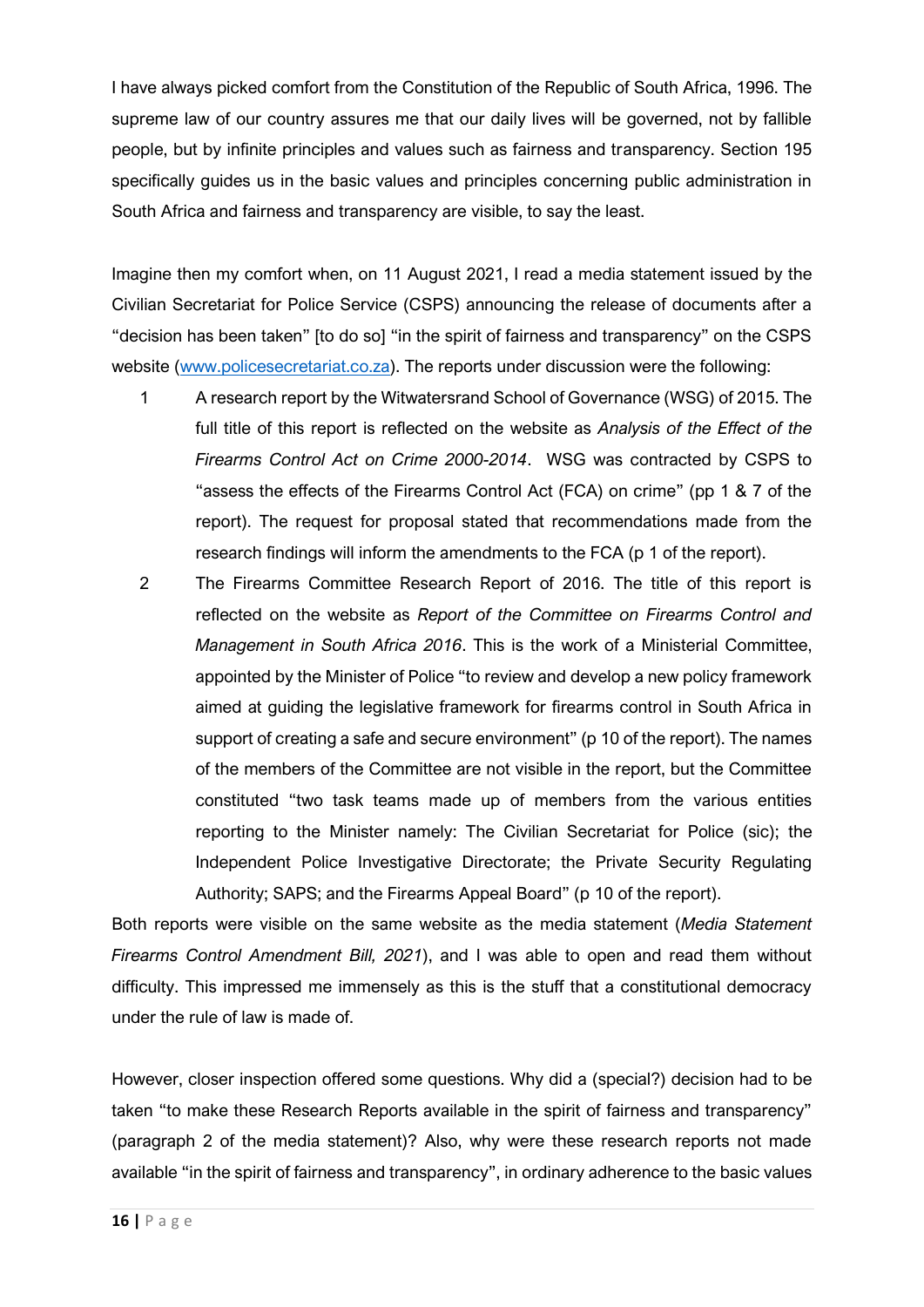and principles governing public administration (as section 195 of the Constitution, 1996 anyway prescribes) when they were completed in 2015 and 2016 respectively? The media statement explains that the CSPS "…received a number of requests for information", some "through the Promotion of Access to Information Act, 2000 (PAIA)" with "particular interest" in the two reports above. These requests, the media statement explains, followed "the publication of the Firearms Control Amendment Bill on 21 May 2021" (see paragraph 1 of the media statement).

Readers will be aware that this Bill is hotly contested for various reasons, an important one being that self-defence is proposed to be no longer a valid reason for the possession of a firearm. The contestation is so fierce that the issue may well be defined as being of national interest and worthy of extended national discourse. Interesting then, that the Firearms Committee Research Report (2016) explains that "A restrictive firearm policy decision will gradually move towards the realization of the ideal of a gun free society", and "Requiring a firearm license for 'self-defense' must be dealt away with" (p 129 of the Report).

The WSG report (2015) does not quite reflect the same sentiments. Rather, as far as the Firearms Control Act, 2000 (FCA) is concerned, it states that there "is little evidence that the FCA has caused the decline in crime rates from 2004/5 to 2013/14. Rather, strong policing is seen to be a necessary condition for reducing firearm related crime. The FCA is not sufficient to reduce firearm related crime in the absence of strong policing. [Strong policing is defined in the report as a coherent, resource intensive approach with high compliance to protocols and support from the whole Criminal Justice System]. The FCA is relevant to less than 5% of all crimes reported to the SAPS. In murder, firearms are used in only about a third of cases. Violent crime should consequently not be equated with firearms as they are often carried out with other weapons" (see pp 5-6 of the WSG report).

So, why would two reports, one external and the other internal to the Ministry of Police, the latter being dated later than the former, the latter reflecting the proposed changes to the FCA, be kept under wraps and only released upon PAIA action after the Bill was published for public comment?

I do not know the answer to this question, but I am concerned. I am concerned that many of South Africa's people are increasingly looking at South Africa's government in distrust. There are just too many unanswered questions that smack of the opposite to "the spirit of fairness and transparency". The *Panel of experts report on policing and crowd management,*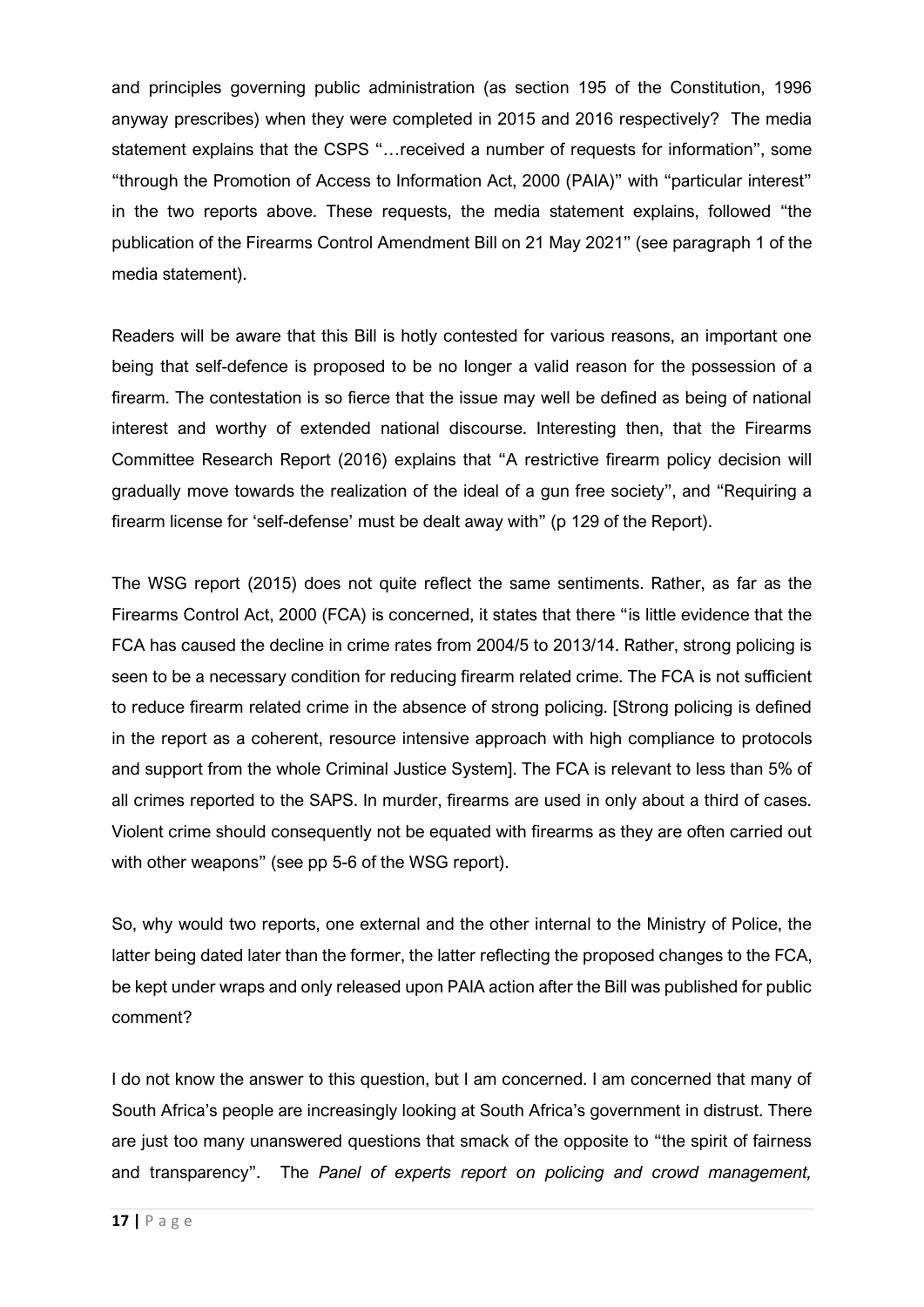*established by the Minister of Police in terms of the recommendations of the Marikana Commission of Inquiry produced its final report on 27 May 2018*. However, the Minister of Police only released the report on 29 March 2021. Three panel members did not sign off on the report. These are one international member (representing Equity International) and two South African members representing two major labour role players in the environment of policing, (alphabetically) the Police and Prisons Civil Rights Union (POPCRU) and the South African Police Union (SAPU) - see p 64 of Botha's 2021 article referenced in New Research above. The Panel is highly critical of the SAPS. Here are but two examples of the criticism: "the culture of the SAPS is not one in which honesty and truthfulness is (sic) highly valued"; "the SAPS's National Commissioner [in this case, Riah Phiyega, now happily representing SAPS members at the police medical fund, Polmed, earning an income] began to promote a strategy in terms of which the SAPS would deny that it had done anything wrong at Marikana and provide misleading information about what had happened" (Botha's 2021 article, p 67).

There is also Marianne Thamm's exposition of an Appeal Court judgement not made public on 30 June 2021 when it was handed down, to the effect that the National Police Commissioner of the SAPS' job is now "untenable" – he will, writes Thamm in the Daily Maverick of 29 July 2021, "have a hard time convincing anyone now that he is fit to lead SAPS for the benefit of all South Africans". At the time of writing this (16 September 2021) General Khehla Sitole is still leading the SAPS.

Three important reports not released to the public unless pressure is exerted, three role players in both executive as well as public servant roles, all three still exerting influence in the world of policing. In the spirit of fairness and transparency…

# Integrity Quiz

Readers are invited to read the following quiz and write a short op-ed (300-500 words) as indicated by the last sentence of the quiz. All contributions will be evaluated by an integrity expert. The op-ed most acceptable to the expert will be published in *The Compassionate Confronter* (Vol 2 No 1, March 2022).

[*Disclaimer*: This quiz was written by Chris Botha. Names, characters, places, and incidents either are products of the author's imagination or are used fictitiously. Any resemblance to actual events or persons, living or dead, is entirely coincidental].

### I refuse to see the patient…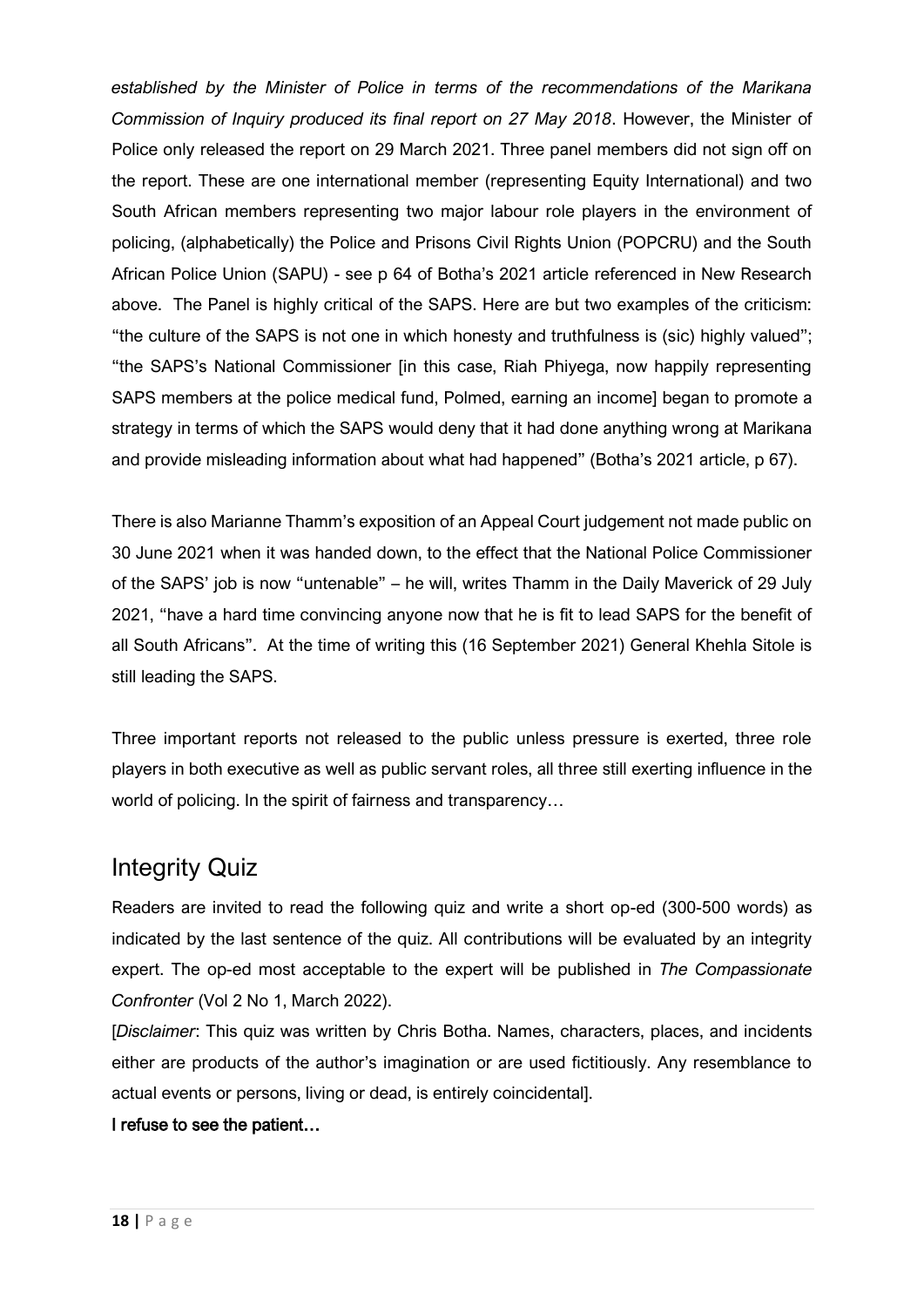Dr Catherine Small is the only medical practitioner in Xaukau, a small village in the Northern Cape Province of South Africa. She bought the practice recently from Dr Jannie van Rensburg, who retired after serving the community for over forty years. The only other public medical presence in town is the provincial clinic, staffed by one Registered Nurse (affectionately known as "The Sister") and two nurses. Dr Small also serves the Old Age Home and Care Centre in Xaukau, where a registered nurse ("Sister Sarie") is employed to care for the medical needs of the residents.

Xaukau, with a total population of 2 000 people, is one of three villages situated in the Krotoa District Municipality, the other two being Hiskau (which is also the centre of the District Municipality) and Oukau. Hiskau, 50 kilometres to the East of Xaukau has a total population of 8 000 people. Oukau, 50 kilometres to the West, is home to a total of 4 000 people. A medical practice of three practitioners with support staff serve the people of Oukau. These doctors also serve the local provincial hospital. Hiskau boasts two medical practices, a private hospital, and a provincial hospital. Seven medical practitioners serve the practices as well as the private hospital, while the province has two doctors employed at the provincial hospital.

Mr Dries Oosthuizen lives in the Xaukau Old Age Home and Care Centre. He suffers from Type 2 Diabetes Mellitus and must test and medicate on a constant basis. Mr Oosthuizen belongs to AdminMed medical aid fund, which specifically serves people who are employed in, or retired from, administrative positions in the medical environment. Given the serious nature of Mr Oosthuizen's medical condition, AdminMed has directed that he attends a certified and designated diabetes clinic every six months. This clinic is situated in Ghaikona, a small city approximately 100 to the East of Xaukau. During these visits, the medical practitioner (Dr Ben Marais) and his support staff (consisting of registered nurses, podiatrists, ophthalmologists, and wound specialists, amongst others) thoroughly examine Mr Oosthuizen and adjust his medication if necessary. Mr Oosthuizen has been a patient at the clinic for over twenty years. Due to his age, and the fact that dementia is setting in, he does not drive a motor vehicle anymore. Transport twice a year to and from the clinic in Ghaikona is for his account and cannot be reimbursed from AdminMed. Because of the onset of dementia, Mr Oosthuizen's sister-in-law runs his affairs. The sister-in-law (Mrs Mara Malan) lives in Hiskau and is a pensioner. She drives from Hiskau to Xaukau, then back through Hiskau to Ghaikona, then back to Xaukau (through Hiskau) and back to Hiskau when Mr Oosthuizen's treatment is due – a total of 300 kilometres. Mrs Malan then covers her fuel costs from Mr Oosthuizen's bank account and, if she is too tired to do this in one day, also the costs of one night's stay at the Xaukau Hotel. For ailments other than those related to diabetes, Mr Oosthuizen made use of Dr Van Rensburg's practice, now in the hands of Dr Small.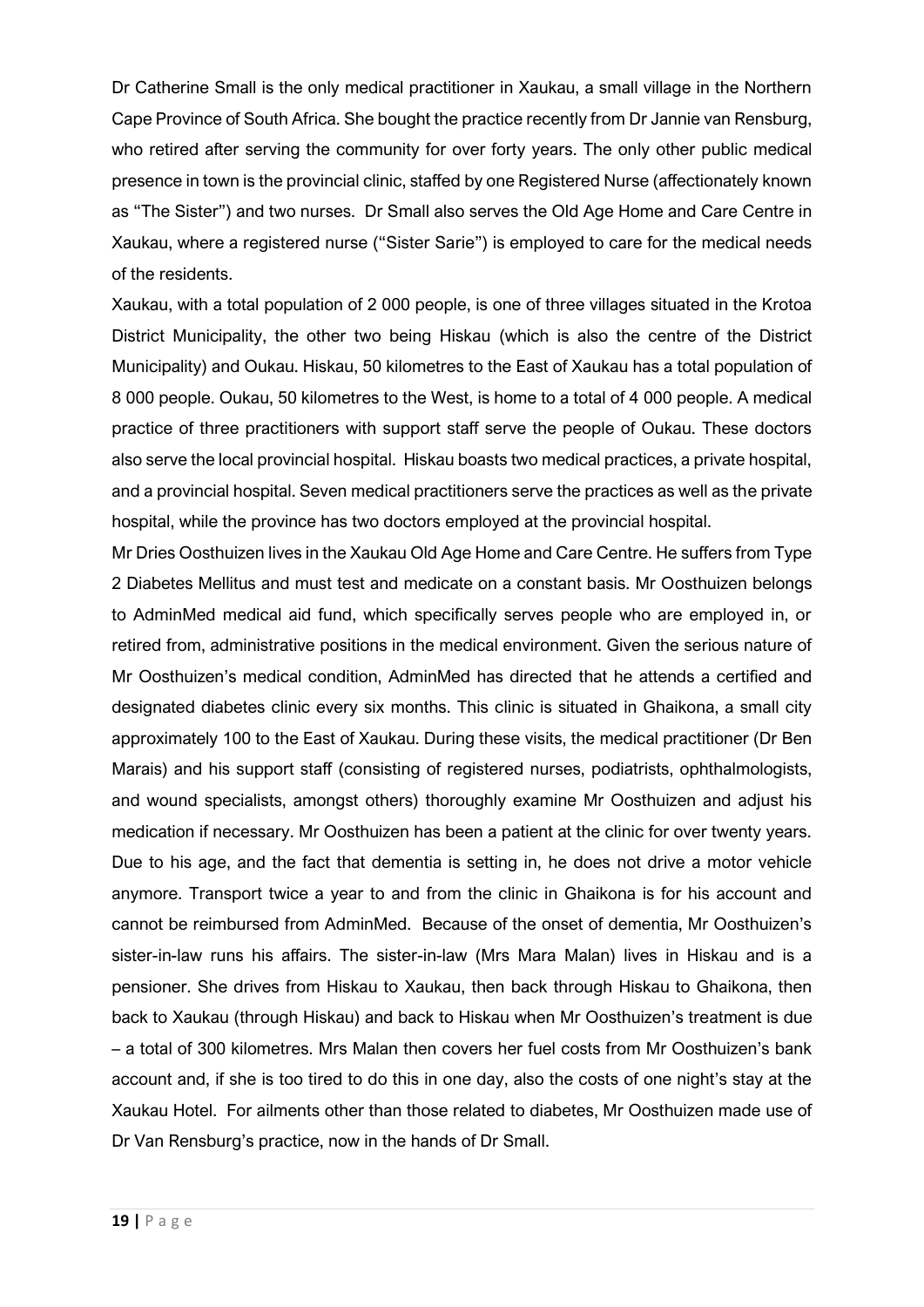On his first visit to the new doctor's practice, Mr Oosthuizen was examined and, apart from treating the ailment concerned, Dr Small decided to alter Mr Oosthuizen's diabetes treatment regime and dosage. Upon hearing of the treatment changes prescribed by Dr Small, Mrs Malan discusses the issue of the diabetes clinic with Dr Small. Dr Small decides not to treat Mr Oosthuizen again. Her reason is that Dr Marais is not a specialist physician, but a general practitioner like herself that happens to run a diabetes clinic. She, therefore, is not Mr Oosthuizen's general practitioner and will not treat him in future.

At first, this decision by Dr Small did not have any consequences as Mr Oosthuizen was not in need of other medical care than his regular visits to Dr Marais' clinic. However, this changed one day. Sister Sarie phoned Mrs Malan with the news that Mr Oosthuizen has contracted a urinary tract infection. Sister Sarie views this in a serious light as the country is in the grips of the Covid-19 pandemic. To her, any medical condition is bad news, especially if one takes Mr Oosthuizen's co-morbidities into account. Mrs Malan decides to call Dr Small and request treatment. Dr Small refuses on the grounds of her previous decision.

Mrs Malan and Mr Oosthuizen concludes that medical practitioners in Hiskau and Oukau will probably argue like Dr Small. Mr Oosthuizen now must be driven to Ghaikona whenever he needs to be seen by a medical practitioner.

The local newspaper interviews some of the townspeople on this issue. In his editorial comment, the editor of the newspaper writes the following:…

# Editor's reflection

So, here it is. The very first edition of *The Compassionate Confronter*. Confront, it indeed does, sometimes quite robust. But I have learned from this experience. Lyzette told me about the benefits of living a life of integrity. It made me think about voluntary obedience to the law and how I could spread that message in future. Taking note of Johan's warnings on the possibility of revolution, I decided that I would want to discuss upliftment, rather than suppression, with the ANC-in-government. Erwin helped me to understand that a PhD is not only the world of another, "ordinary" people can demystify the PhD and contribute to our world. Mxolici looks at leadership in wonder and awe…How good to know that he is part of our country's group of upcoming leaders. Andrѐ helped me to understand how the NDR influences decisions within the ANC and within the ANC-in-government. Of course, my own writing has occupied my thinking suitably as it happened. However, the question I will need to answer to myself, is simply whether I am too robust to effect any changes in our world. Will people read what I write, or will they get angry and not read my message? Do I perhaps lack compassion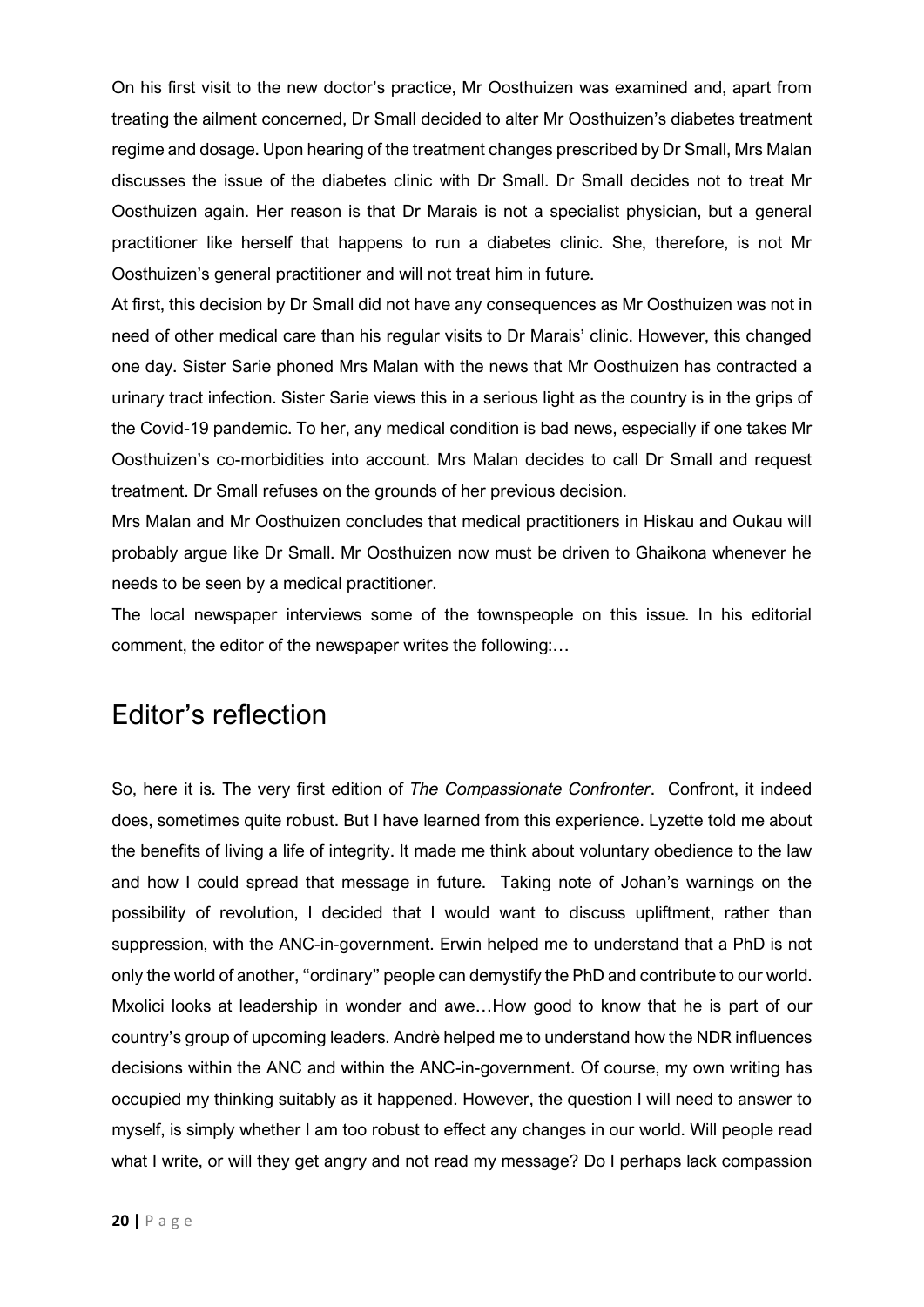when I see how other people's lives are being made difficult by an elite hooked on power and money? And how do I deal with this? Watch this space…

#### oOo

# Disclaimer

Advertisements of third parties are the sole responsibility of the third party and are not being endorsed by #integritasza. Advertensies van derde partye is uitsluitlik die verantwoordelikheid van die derde party en word nie deur #integritasza onderskryf nie.

# Upcoming events

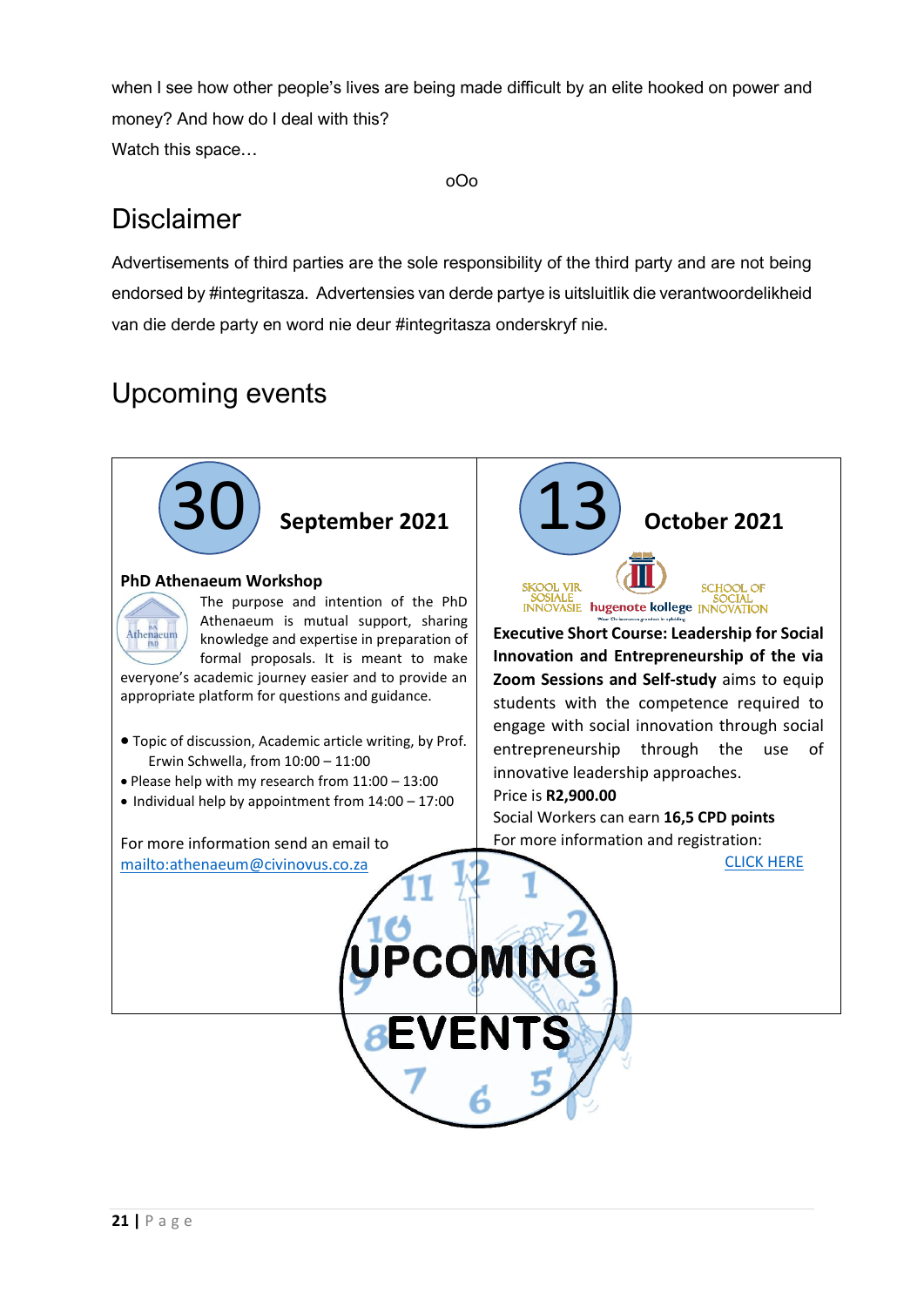

# **#Integritasza Conference in Wellington:**

**Integrity Based Good Public and Corporate Governance Leadership**

For more information send an email to <mailto:admin@civinovus.co.za>





**Dialoog as Deug / Dialogue as Virtue**  Online Platform

**Join us on the Day of Dialogue. An initiative to promote cohesion and reconciliation in SA and to cultivate better understanding and unity among the people of SA.**

For more information send an email to <mailto:admin@civinovus.co.za>

# Invitation to Become a Partner of the #integritasza Initiative

### Partnership Possibilities

Co-creating the #integritasza movement and conference: partnership possibilities You personally, and your organization, are invited to become part of this partnership in any one or more of the available partnership possibilities: please see below.

We co-create the #integritasza movement and conference with a deep realisation that: Integrity is dignity! and that: Corruption is deadly- and kills!

We are acutely aware of the challenges facing South Africa, our beloved country, and the need to – as appropriately expressed by the South African Council of Churches, one of our partners in the #integritasza initiative, as the reason for her existence, to:

" …lead common Christian action that works for moral witness in South Africa, addressing issues of justice, national reconciliation, integrity or creation, eradication of poverty, and contributing towards the empowerment of all those who are spiritually, socially and economically marginalised."

The #Integritasza Initiative and conference represent a set of dedicated, deliberate and concerned compassionate actions to build integrity and fight corruption in South Africa through community structures at local level and to link this to a national movement #integritasza network structure. The #integritasza and conference initiatives will always be delivered using a co-creative partnership approach.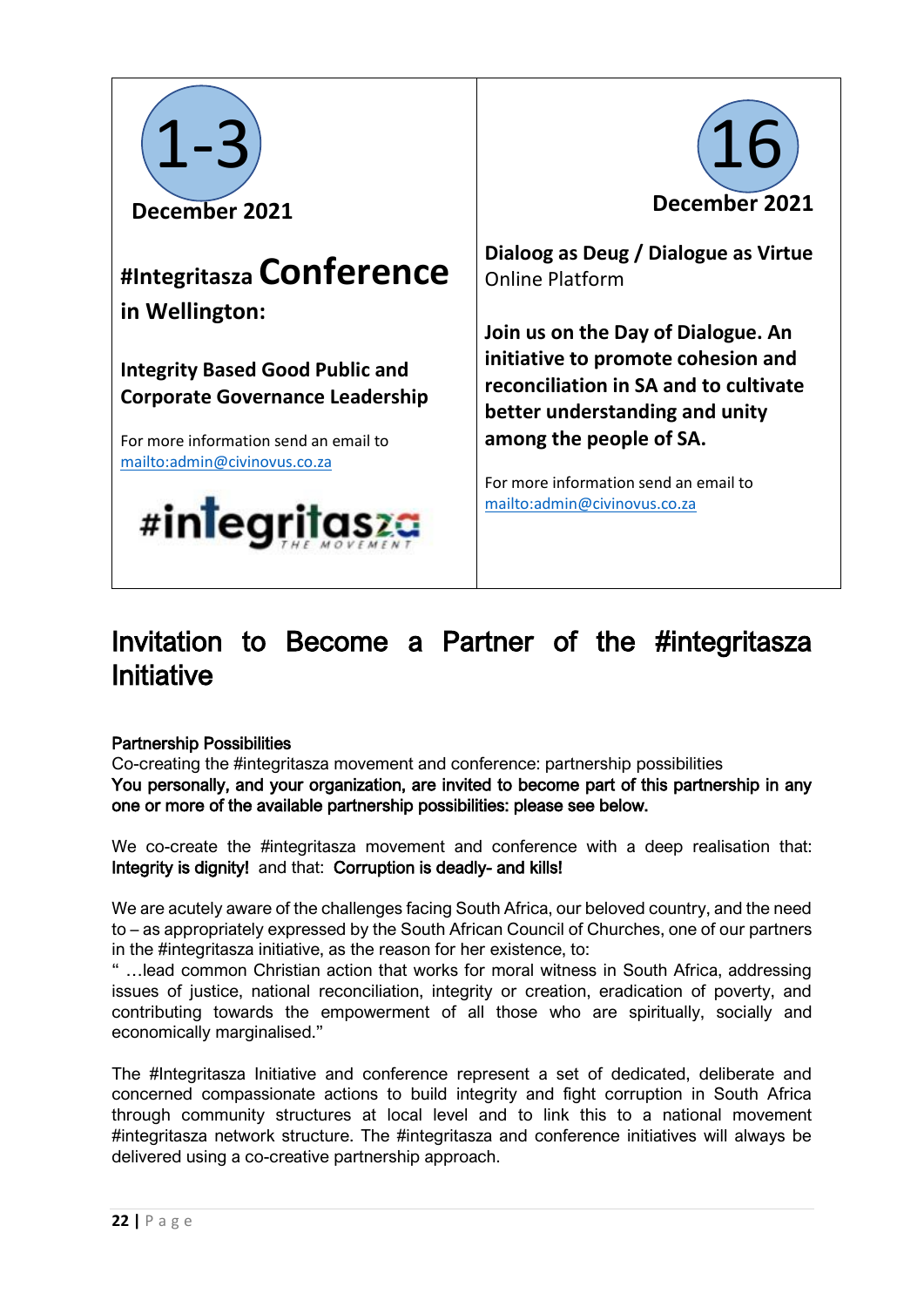You personally, and your organization, are invited to become part of this partnership in any one or more of the following partnership possibilities:

#### #INTEGRITASZA PARTNERSHIP OPPORTUNITIES:

#### • LOCAL COMMUNITY PARTNERS

Local Community partners are Institutions and individuals who want to set up a local community-based #integritasza Initiative in their local communities. Local community #integritasza local community partnerships are continued work in progress initiatives. These partners may also become showcase partners at the #integritasza conferences and events.

#### • ENDORSEMENT PARTNERS

Institutions and individuals endorsing #integritasza Initiatives as Endorsement Partners endorse the purpose and practice of the #integritasza Initiative and conference. Current endorsement partners include: The Western Cape Council of Churches of the South African Council of Churches, the Andrew Murray Centre of Spirituality, the Centre for Public Witness, The Centre for Good Governance in Africa at Hugenote, the Office of NetAct and CiviNovus.

#### • CO-ORGANISING PARTNERS

Institutions and individuals volunteering to coorganise #integritasza Initiatives as Coorganising Partners support the #integritasza initiatives through assisting with the organisational arrangements of these initiatives.

#### • CO-FUNDING PARTNERS

Co-funding partners are Institutions and individuals contributing to co-fund #integritasza Initiatives. Co-funding partners contribute to the implementation of the initiatives by providing direct donations for the initiatives as well as their efforts to get the work done. Currently the organising partners are supporting the #integritasza initiatives with their efforts and the only direct financial contribution co-funding partner is Communitas.

#### • EVENTS PARTNERS

Events partners are institutions delegating participants and individuals who enroll to attend events at #integritasza initiatives. Events partners include institutional participant partners and individual participant partners:

- Institutional participant partners attend the events of the #integritasza movement and supports the initiatives through their participation in the events and actions.
- Individual participant partners attend the conference and supports the initiatives through their participation in the events.
- Institutions and individuals who want to showcase their work at #integritasza Initiatives events.